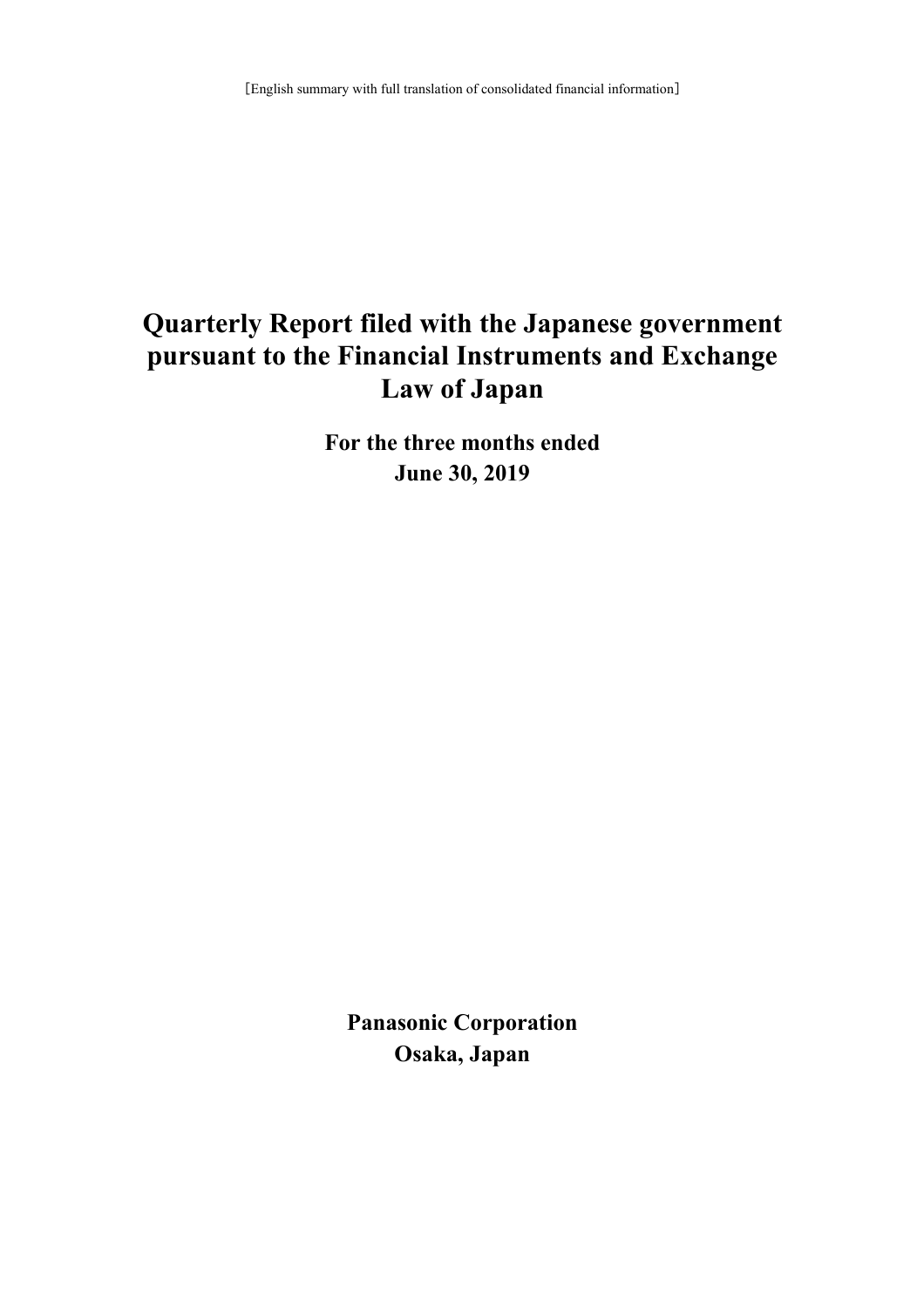## **CONTENTS**

|--|

|                                                                                             | $\overline{1}$ |
|---------------------------------------------------------------------------------------------|----------------|
| Corporate Information<br>$\bf{I}$                                                           |                |
|                                                                                             | $\overline{2}$ |
|                                                                                             | 3              |
| The Business Overview<br>H                                                                  |                |
|                                                                                             | 5              |
| 2. Management Analyses of Consolidated Financial Position, Operating Results and Cash Flows | 5              |
|                                                                                             | 5              |
|                                                                                             | 5              |
|                                                                                             | 6              |
|                                                                                             | 7              |
|                                                                                             | 7              |
|                                                                                             | 7              |
|                                                                                             | $\overline{7}$ |
|                                                                                             | 7              |
| Shares and Shareholders<br>$\mathbb{H}$                                                     |                |
|                                                                                             | 8              |
|                                                                                             | 8              |
| IV<br>Condensed Quarterly Consolidated Financial Statements                                 |                |
| Condensed Quarterly Consolidated Statements of Financial Position                           | 9              |
| Condensed Quarterly Consolidated Statements of Profit or Loss                               | 11             |
| Condensed Quarterly Consolidated Statements of Comprehensive Income                         |                |
|                                                                                             | 12             |
| Condensed Quarterly Consolidated Statements of Changes in Equity                            |                |
|                                                                                             | 13             |
| Condensed Quarterly Consolidated Statements of Cash Flows                                   | 14             |
|                                                                                             | 16             |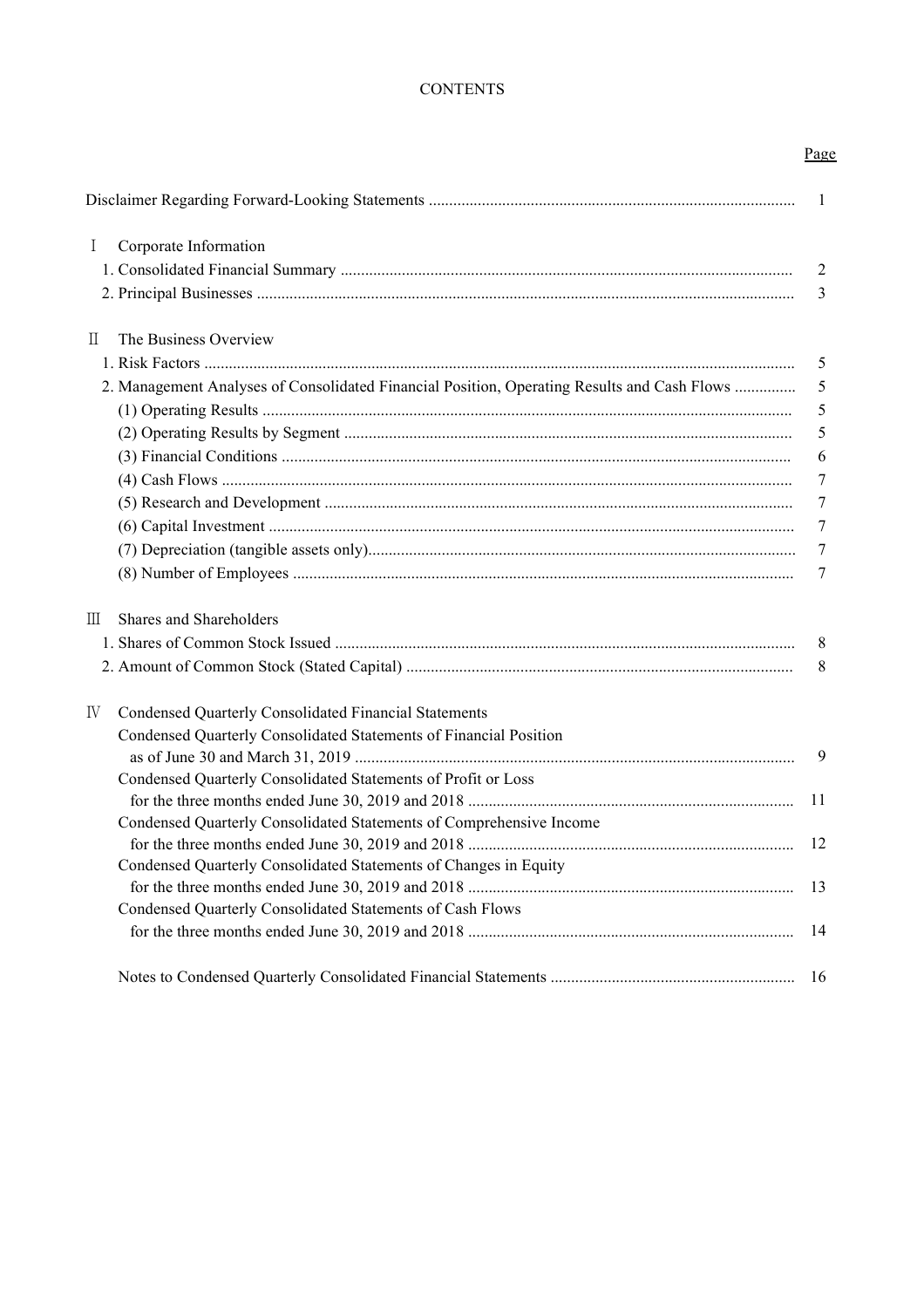#### **Disclaimer Regarding Forward-Looking Statements**

This quarterly report includes forward-looking statements about Panasonic and its Group companies (the Panasonic Group). To the extent that statements in this quarterly report do not relate to historical or current facts, they constitute forward-looking statements. These forward-looking statements are based on the current assumptions and beliefs of the Panasonic Group in light of the information currently available to it, and involve known and unknown risks, uncertainties and other factors. Such risks, uncertainties and other factors may cause the Panasonic Group's actual results, performance, achievements or financial position to be materially different from any future results, performance, achievements or financial position expressed or implied by these forward-looking statements. Panasonic undertakes no obligation to publicly update any forward-looking statements after the date of this quarterly report. Investors are advised to consult any further disclosures by Panasonic in its subsequent filings under the Financial Instrument and Exchange Act of Japan (the FIEA) and other publicly disclosed documents. The risks, uncertainties and other factors referred to above include, but are not limited to, economic conditions, particularly consumer spending and corporate capital expenditures in the Americas, Europe, Japan, China and other Asian countries; volatility in demand for electronic equipment and components from business and industrial customers, as well as consumers in many product and geographical markets; the possibility that excessive currency rate fluctuations of the U.S. dollar, the euro, the Chinese yuan and other currencies against the yen may adversely affect costs and prices of Panasonic's products and services and certain other transactions that are denominated in these foreign currencies; the possibility of the Panasonic Group incurring additional costs of raising funds, because of changes in the fund raising environment; the possibility of the Panasonic Group not being able to respond to rapid technological changes and changing consumer preferences with timely and cost-effective introductions of new products in markets that are highly competitive in terms of both price and technology; the possibility of not achieving expected results or incurring unexpected losses in connection with the alliances or mergers and acquisitions; the possibility of not being able to achieve its business objectives through joint ventures and other collaborative agreements with other companies, including due to the pressure of price reduction exceeding that which can be achieved by its effort and decrease in demand for products from business partners which Panasonic highly depends on in BtoB business areas; the possibility of the Panasonic Group not being able to maintain competitive strength in many product and geographical areas; the possibility of incurring expenses resulting from any defects in products or services of the Panasonic Group; the possibility that the Panasonic Group may face intellectual property infringement claims by third parties; current and potential, direct and indirect restrictions imposed by other countries over trade, manufacturing, labor and operations; restrictions, costs or legal liability relating to laws and regulations or failures in internal controls; fluctuations in market prices of securities and other financial assets in which the Panasonic Group has holdings or changes in valuation of non-financial assets, including property, plant and equipment, goodwill and deferred tax assets; future changes or revisions to accounting policies or accounting rules; the possibility of incurring expenses resulting from a leakage of customers' or confidential information from Panasonic Group systems due to unauthorized access or a detection of vulnerability of network-connected products of the Panasonic Group; as well as natural disasters including earthquakes, prevalence of infectious diseases throughout the world, disruption of supply chain and other events that may negatively impact business activities of the Panasonic Group. The factors listed above are not allinclusive and further information is contained in the most recent English translated version of Panasonic's securities reports under the FIEA and any other documents which are disclosed on its website.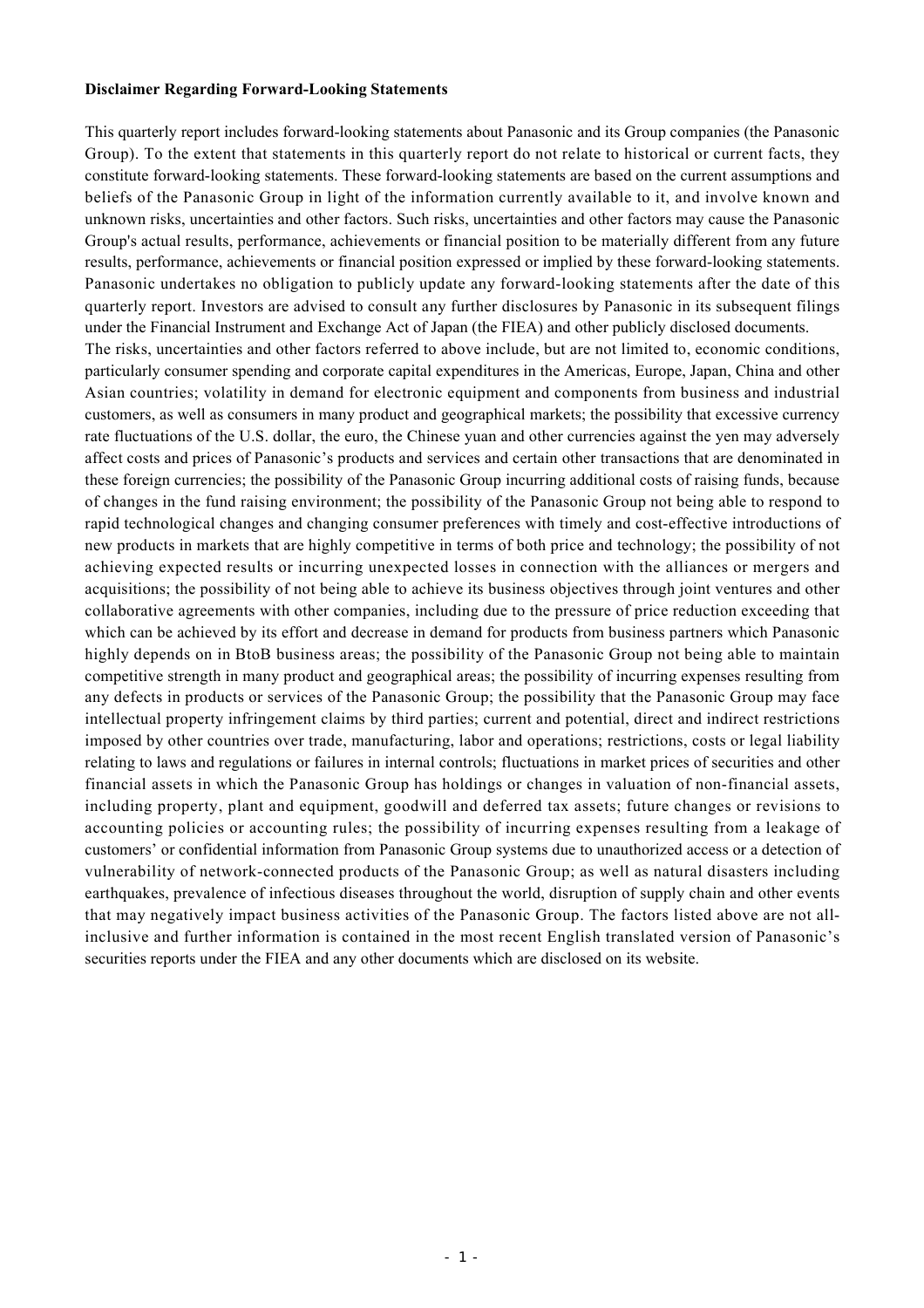## I **Corporate Information**

### **1. Consolidated Financial Summary**

|                                                                                         | Yen (millions), except per share amounts |                                        |                              |  |
|-----------------------------------------------------------------------------------------|------------------------------------------|----------------------------------------|------------------------------|--|
|                                                                                         | Three months<br>ended<br>June 30, 2019   | Three months<br>ended<br>June 30, 2018 | Year ended<br>March 31, 2019 |  |
| Net sales                                                                               | 1,891,129                                | 2,008,735                              | 8,002,733                    |  |
| Profit before income taxes                                                              | 56,226                                   | 102,246                                | 416,456                      |  |
| Net profit attributable to Panasonic Corporation<br>stockholders                        | 49,777                                   | 57,360                                 | 284,149                      |  |
| Comprehensive income attributable to Panasonic<br>Corporation stockholders              | (23, 668)                                | 85,884                                 | 278,477                      |  |
| Panasonic Corporation stockholders' equity                                              | 1,833,400                                | 1,753,675                              | 1,913,513                    |  |
| Total equity                                                                            | 1,996,235                                | 1,919,394                              | 2,084,615                    |  |
| Total assets                                                                            | 6,503,123                                | 6,385,523                              | 6,013,931                    |  |
| Earnings per share attributable to Panasonic<br>Corporation stockholders, basic (yen)   | 21.34                                    | 24.59                                  | 121.83                       |  |
| Earnings per share attributable to Panasonic<br>Corporation stockholders, diluted (yen) | 21.33                                    | 24.58                                  | 121.75                       |  |
| Panasonic Corporation stockholders' equity /<br>total assets $(\% )$                    | 28.2                                     | 27.5                                   | 31.8                         |  |
| Net cash provided by operating activities                                               | 104,908                                  | 36,630                                 | 203,677                      |  |
| Net cash used in investing activities                                                   | (63, 702)                                | (77, 124)                              | (193, 387)                   |  |
| Net cash used in financing activities                                                   | (99, 275)                                | (4,681)                                | (341,761)                    |  |
| Cash and cash equivalents at end of period                                              | 690,400                                  | 1,058,609                              | 772,264                      |  |

Notes: 1. The Company's condensed quarterly consolidated financial statements and consolidated financial statements are prepared in conformity with International Financial Reporting Standards (IFRS).

2. Net sales do not include consumption tax, etc.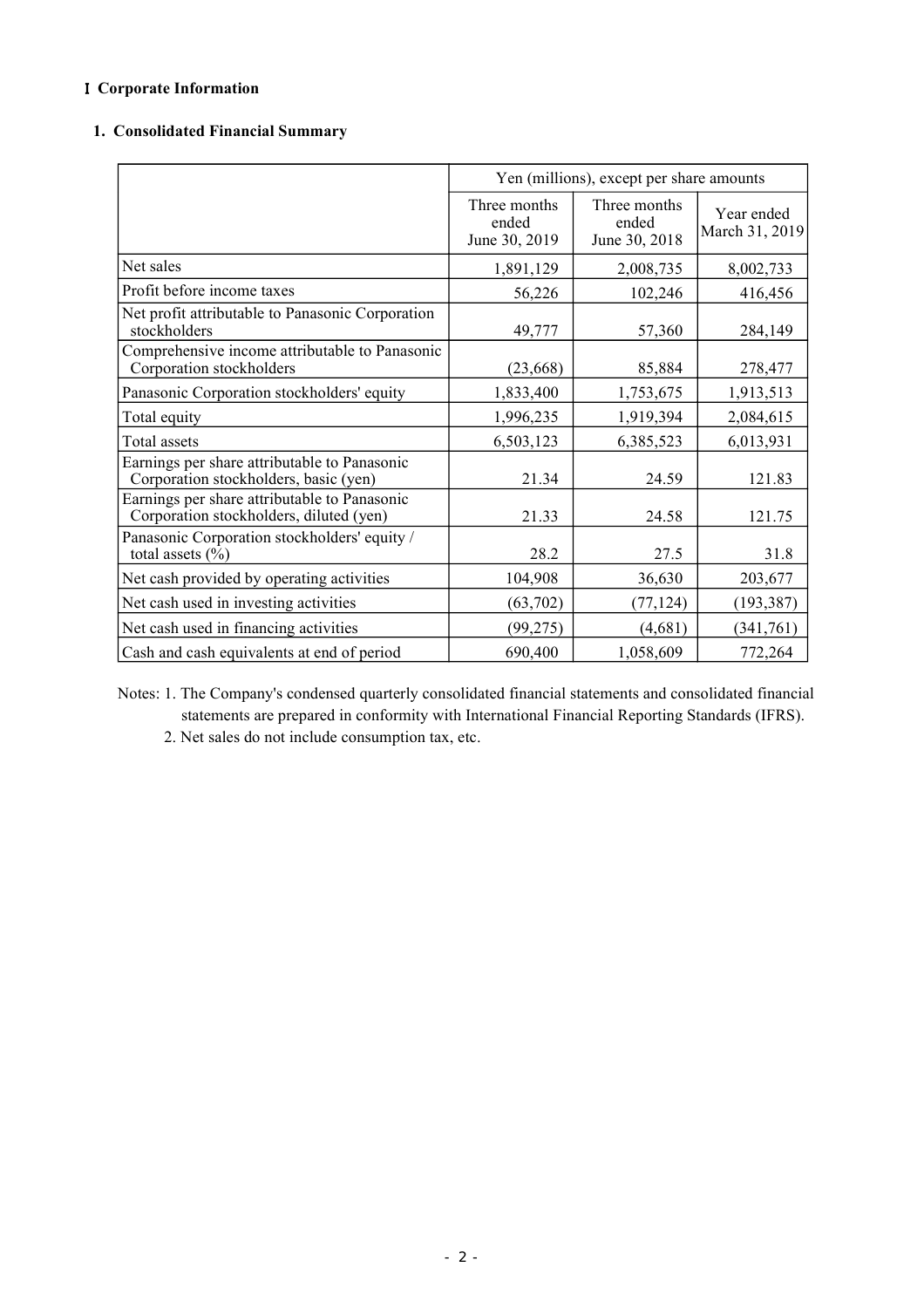### **2. Principal Businesses**

The Panasonic Group is comprised primarily of the parent Panasonic Corporation and 575 consolidated subsidiaries in and outside of Japan, operating in close cooperation with each other. As a comprehensive electronics manufacturer, Panasonic is engaged in development, production, sales and service activities in a broad array of business areas.

The Company supplies a full spectrum of electric/electronic equipment and related products, which is categorized into the following five reportable segments, "Appliances," "Life Solutions," "Connected Solutions," "Automotive," "Industrial Solutions," and other business activities which are not included in the reportable segments. The reportable segment classification was changed on April 1, 2019. Details about each segment and business transfers are described in "Ⅳ Condensed Quarterly Consolidated Financial Statements, Note 3. Segment Information."

During the three months ended June 30, 2019, there were changes in major affiliated companies as follows.

Connected Solutions:

In May 2019, the Company concluded the liquidation of its consolidated subsidiary MT Picture Display Co., Ltd.

Industrial Solutions:

On April 1, 2019, the Company absorbed Panasonic Precision Devices Co., Ltd. through a merger.

The Company's consolidated financial statements have been prepared in conformity with IFRS and the scopes of affiliates are disclosed based on the definition of those accounting principles. The same applies to "Ⅱ The Business Overview."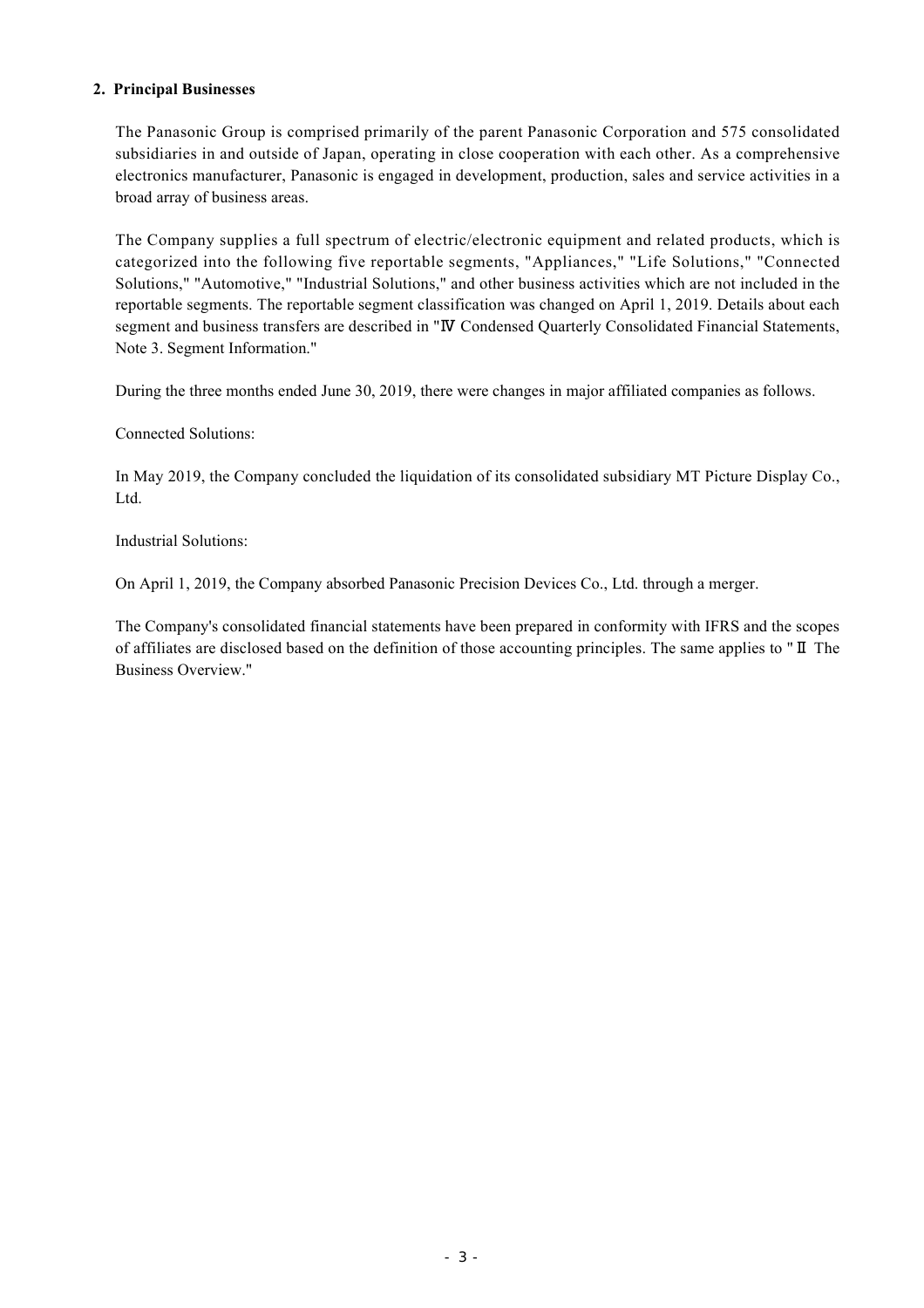As of June 30, 2019

| (Segments, main products and services)                                                                                                                                                                                                                                                                                                                                                                                                                                                                                                                                                                                                                                                                                                                                                                                                                                                                                                                                    | (Major manufacturing companies)                                                                                                                                                                                                                                                                                                                                                                                                                                                                                                                                                                               | (Major sales companies)                                                                                                                                                                                                                                    |                            |
|---------------------------------------------------------------------------------------------------------------------------------------------------------------------------------------------------------------------------------------------------------------------------------------------------------------------------------------------------------------------------------------------------------------------------------------------------------------------------------------------------------------------------------------------------------------------------------------------------------------------------------------------------------------------------------------------------------------------------------------------------------------------------------------------------------------------------------------------------------------------------------------------------------------------------------------------------------------------------|---------------------------------------------------------------------------------------------------------------------------------------------------------------------------------------------------------------------------------------------------------------------------------------------------------------------------------------------------------------------------------------------------------------------------------------------------------------------------------------------------------------------------------------------------------------------------------------------------------------|------------------------------------------------------------------------------------------------------------------------------------------------------------------------------------------------------------------------------------------------------------|----------------------------|
| Appliances<br>Room air-conditioners, large-sized air-<br>conditioners, TVs, digital cameras, video<br>equipment, home audio equipment, fixed-<br>phones, refrigerators, washing machines,<br>vacuum cleaners, microwave ovens, rice<br>cookers, personal-care products,<br>compressors, fuel cells, showcases<br>Life Solutions <sup>1</sup><br>Lighting fixtures, lamps, wiring devices, solar<br>photovoltaic systems, kitchen & bath, interior<br>furnishing materials, exterior finishing<br>materials, ventilation and air-conditioning<br>equipment, air purifiers, detached housing,<br>rental apartment housing, land and buildings<br>for sale, home remodeling, bicycles, nursing<br>care service<br><b>Connected Solutions</b><br>Aircraft in-flight entertainment systems and<br>communications services, electronic-<br>components-mounting machines, welding<br>equipment, projectors, professional AV<br>systems, PCs and tablets, surveillance<br>cameras | (Japan)<br>Panasonic Corporation<br>(Overseas)<br>Panasonic Appliances Air-Conditioning<br>(Guangzhou) Co., Ltd.<br>Panasonic Appliances Washing<br>Machine (Hangzhou) Co., Ltd.<br>Hussmann Corporation<br>(Japan)<br>Panasonic Corporation<br>Panasonic Ecology Systems Co., Ltd.<br>Panasonic Homes Co., Ltd.<br>SANYO Electric Co., Ltd.<br>KMEW Co., Ltd.<br>(Overseas)<br>Panasonic Life Solutions India Pvt., Ltd. "3<br>(Japan)<br>Panasonic Corporation<br>Panasonic System Solutions Japan Co., Ltd.<br>Panasonic Smart Factory Solutions Co., Ltd.<br>(Overseas)<br>Panasonic Avionics Corporation | (Japan)<br>Panasonic Corporation<br>Panasonic Consumer<br>Marketing Co., Ltd.<br>(Overseas)<br>Panasonic Corporation of<br>North America<br>Panasonic Marketing<br>Europe GmbH<br>Panasonic Asia Pacific<br>Pte. Ltd.<br>Panasonic Corporation of<br>China | ഗ<br>Φ<br>٤<br>O<br>ഗ<br>⊃ |
| Automotive <sup>2</sup><br>Car navigation systems, car AV systems,<br>meter cluster displays, head-up displays,<br>telematics communication units, switches,<br>sensing devices, ECUs, energy management<br>devices, batteries for automobiles<br>Industrial Solutions <sup>12</sup><br>Automation controls, electric motors, FA<br>sensors & components, small lithium-ion<br>batteries, battery modules for power storage,<br>electronic components, dry batteries, micro<br>batteries, electronic materials,<br>semiconductors, LCD panels                                                                                                                                                                                                                                                                                                                                                                                                                             | (Japan)<br>Panasonic Corporation<br>SANYO Electric Co., Ltd.<br>(Overseas)<br>Panasonic Asia Pacific Pte. Ltd.<br>Panasonic Automotive Systems Dalian Co., Ltd.<br>Panasonic Corporation of North America<br>Ficosa International, S.A.<br>(Japan)<br>Panasonic Corporation<br>SANYO Electric Co., Ltd.<br>Panasonic Industrial Devices SUNX Co., Ltd.<br>Panasonic Semiconductor Solutions Co., Ltd.<br>(Overseas)<br>Panasonic Asia Pacific Pte. Ltd.                                                                                                                                                       |                                                                                                                                                                                                                                                            | ເາ                         |

- \*1 "Eco Solutions" was renamed as "Life Solutions" on April 1, 2019.
- \*2 "Automotive & Industrial Systems" was reorganized to "Automotive" and "Industrial Solutions" on April 1, 2019.
- \*3 "Anchor Electricals Pvt. Ltd." was renamed as "Panasonic Life Solutions India Pvt., Ltd." on April 1, 2019.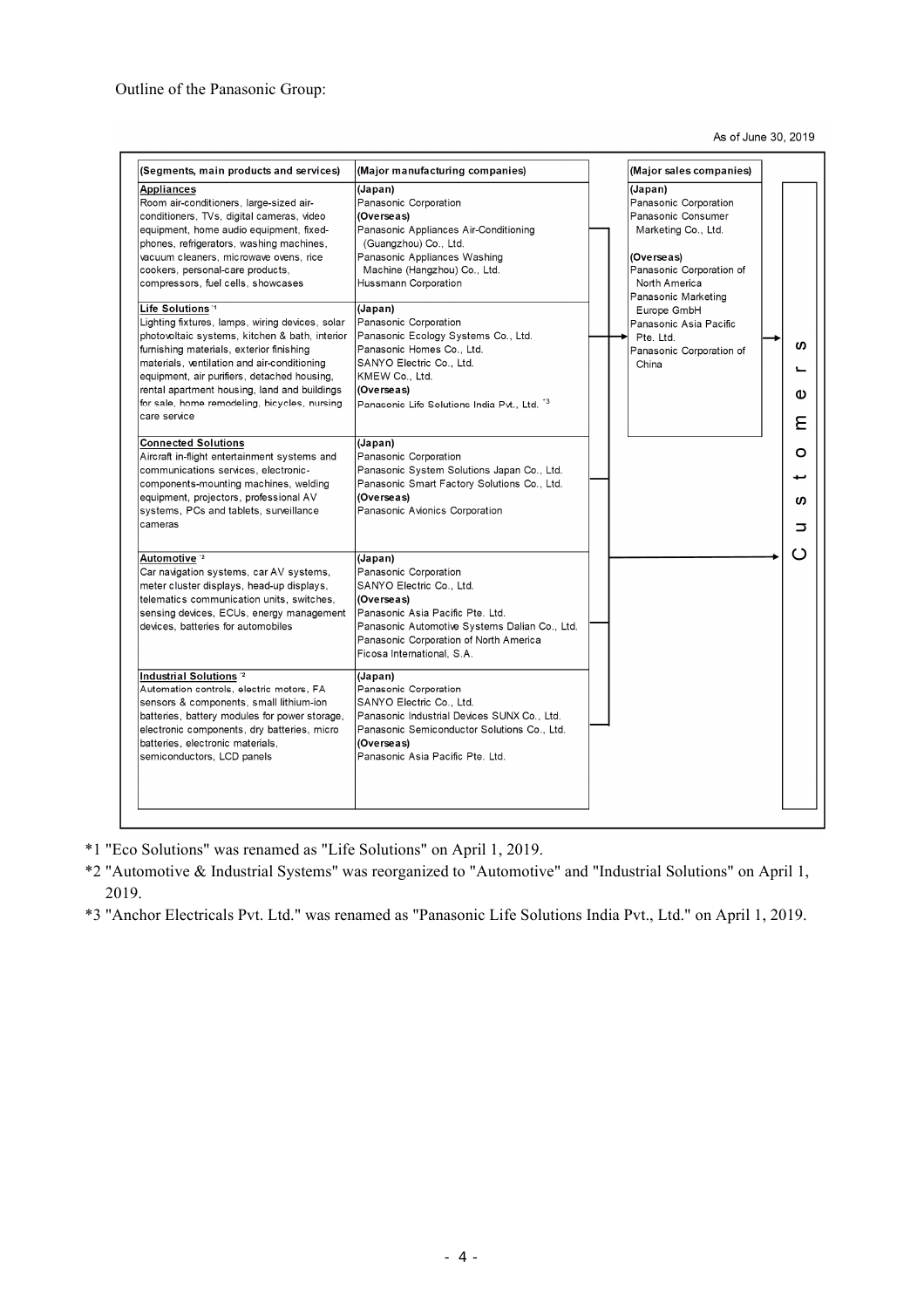### Ⅱ **The Business Overview**

### **1. Risk Factors**

There was no risk newly identified during the three months ended June 30, 2019.

There were no significant changes with regard to the "Risk Factors" stated in the annual securities report of the previous fiscal year.

### **2. Management Analyses of Consolidated Financial Position, Operating Results and Cash Flows**

### **(1) Operating Results**

During the three months ended June 30, 2019 (fiscal 2020), the global economy saw signs of some slowdown particularly in exports from Japan and China, while the U.S. economy continued to perform favorably with stable personal spending and capital investments. Furthermore, in Japan, capital investments were spurred by employment conditions and demand for labor-saving measures. Regarding the outlook for the global economy, various risk factors can be seen, such as the politics and financial circumstances in each country, increasingly widespread protectionism, and downward economic swings in emerging countries.

Under such a management environment, in fiscal 2020, as the first year of the new Mid-term strategy, the Company will execute portfolio management reform and aim at both profit growth and profitability improvement.

During the three months ended June 30, 2019, the Company came to an agreement with Toyota Motor Corporation to establish a joint venture related to town development business. The integration of respective housing businesses aims to reinforce the foundation for such housing business in the face of severe market competition, and to grow business in the field of town development, which is expected to grow in the future. In photovoltaic business, the Company reached an agreement to collaborate with GS-Solar (China) Company Ltd. Through this collaboration, the Company will optimize the development and production capability.

For the three months ended June 30, 2019, both sales and profits decreased.

Consolidated group sales decreased by 6% to 1,891.1 billion yen. Domestic sales was the same level as the previous year. Overseas sales decreased due mainly to sales declines of mounting equipment and motors, which were impacted by deteriorating market conditions in China, and the effect of exchange rates despite sales growth in Automotive Batteries.

Operating profit decreased by 44% to 56.4 billion yen from a year ago. This was due mainly to lower sales in China, increased costs related to development expenses in Automotive Solutions and sluggish sales of TVs, in addition to the impact of gains from the sale of land in the previous year despite favorable sales in domestic housing-related businesses. Profit before income taxes decreased by 45% to 56.2 billion yen, and net profit attributable to Panasonic Corporation stockholders decreased by 13% to 49.8 billion yen from a year ago.

### **(2) Operating Results by Segment**

The Company's first quarter consolidated sales and profits by segment with previous year comparisons are summarized as follows:

On April 1, 2019, "Automotive & Industrial Systems" was reorganized to "Automotive" and "Industrial Solutions." "Eco Solutions" was renamed as "Life Solutions." In addition, certain businesses were transferred among segments. The figures of segment information in fiscal 2019 have been reclassified to conform to the presentation for fiscal 2020.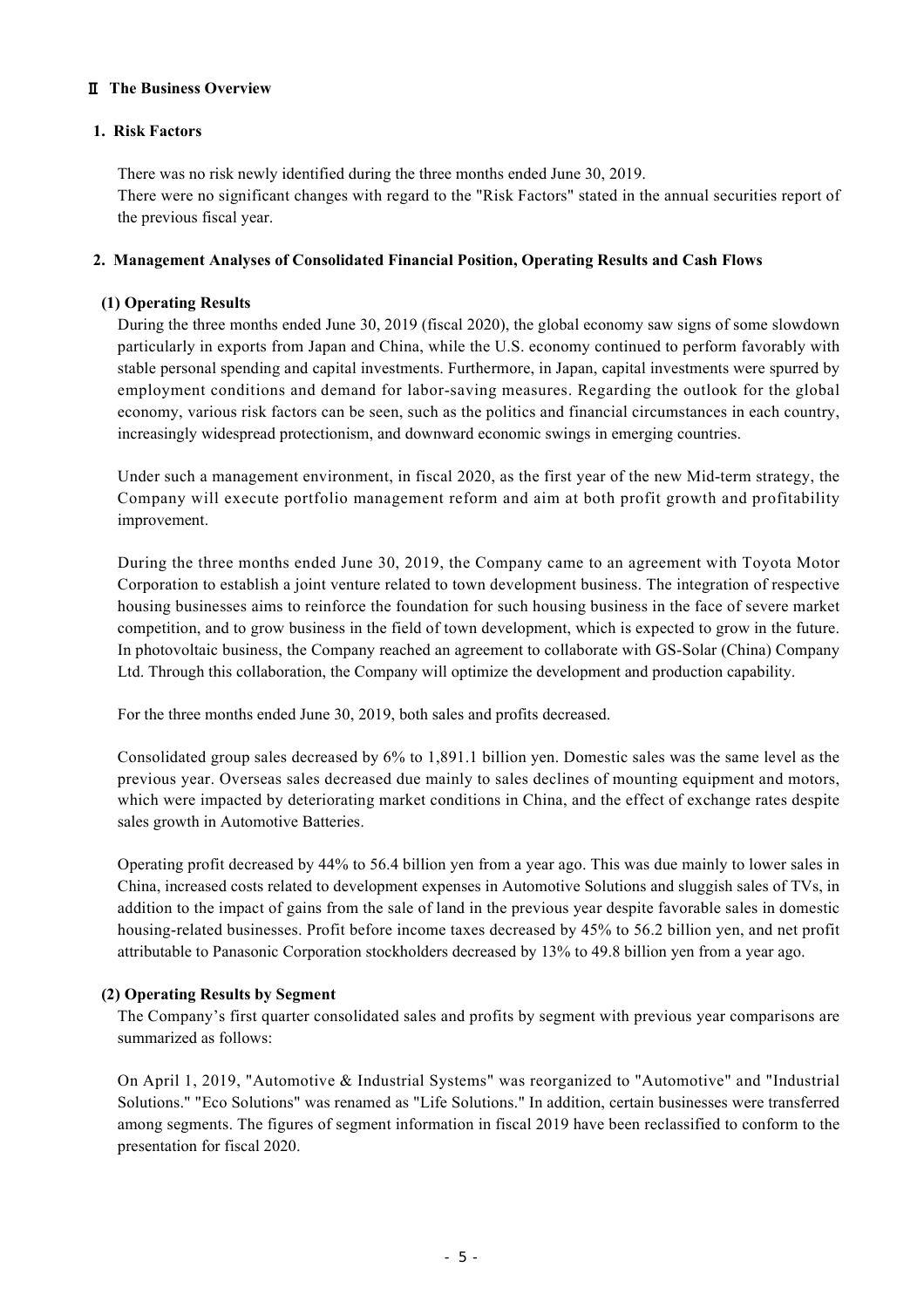### *Appliances*

Sales decreased by 4% to 689.0 billion yen from a year ago. Despite increased sales of room air-conditioners and large-scale air-conditioners, overall sales decreased due to sluggish sales of TVs and digital cameras mainly in Europe.

Operating profit decreased by 23% to 30.0 billion yen from a year ago due mainly to a sales decrease of TVs, particularly in Europe.

### *Life Solutions*

Sales increased by 4% to 462.1 billion yen from a year ago. This increase was driven by solid performance in home-use distribution panel boards and wiring devices at Energy Systems, growth of new products for waterrelated equipment and building materials at Housing Systems, and increased sales of new construction orders and remodeling business at Panasonic Homes Co., Ltd.

Operating profit increased to 12.7 billion yen from a loss of 0.1 billion yen a year ago due to sales increases and rationalization efforts.

### *Connected Solutions*

Sales decreased by 7% to 255.2 billion yen from a year ago. This was due to sales declines at Process Automation which was impacted by postponed investments resulting from weak market conditions in China as well as sluggish sales at Avionics which was impacted by held back investments by certain airline companies.

Operating profit decreased by 39% to 13.7 billion yen from a year ago. This was largely due to lower sales despite profit increases in PC business.

### *Automotive*

Sales increased by 6% to 377.4 billion yen from a year ago. Overall sales increased due to the effect of investments for capacity expansion in Automotive Batteries, while sales decreased slightly in Automotive Solutions due to impact of deteriorating market conditions in China.

Operating profit turned to a loss of 10.0 billion yen, compared to a loss of 1.5 billion yen a year ago, due mainly to an increase in costs related to development expenses in Automotive Solutions despite profit increases in Automotive Batteries.

### *Industrial Solutions*

Sales decreased by 12% to 327.1 billion yen from a year ago. This was due to sluggish sales in motors, which was impacted by weakening demand for capital investments in China, and sales declines mainly in capacitors, resistors and automotive-equipment due to deteriorating overseas market conditions.

Operating profit decreased by 69 % to 5.2 billion yen from a year ago, since fixed-cost reductions and materials rationalization were unable to offset the impact of lower sales.

### **(3) Financial Conditions**

The Company's consolidated total assets as of June 30, 2019 were 6,503.1 billion yen, an increase of 489.2 billion yen from March 31, 2019.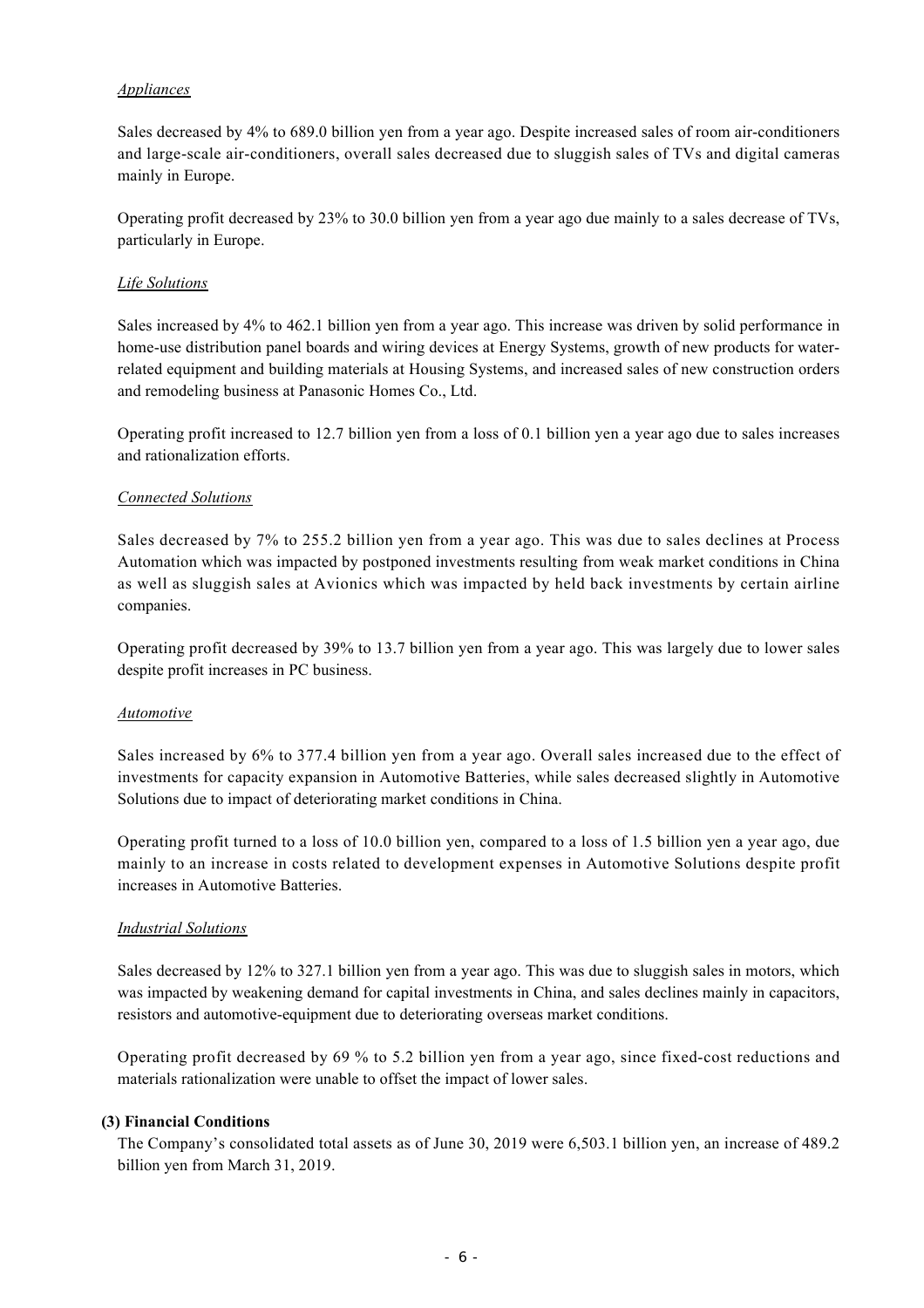The Company's consolidated total liabilities were 4,506.9 billion yen, an increase of 577.6 billion yen from March 31, 2019. These were due mainly to an increase of right-of-use-assets, investment properties and lease liabilities, by applying IFRS 16, "Leases."

Panasonic Corporation stockholders' equity decreased by 80.1 billion yen to 1,833.4 billion yen, compared to March 31, 2019. This was due to deteriorated quarterly comprehensive income by the appreciation of the yen. With non-controlling interests added to Panasonic Corporation stockholders' equity, total equity was 1,996.2 billion yen.

### **(4) Cash Flows**

### *Cash flows from operating activities*

Net cash provided by operating activities for the first quarter ended June 30, 2019 amounted to 104.9 billion yen, compared with an inflow of 36.6 billion yen a year ago. This was due mainly to improved working capital and payment of one-off legal costs a year ago, in addition to impact of applying IFRS 16, "Leases" from April 1, 2019. For further details, please refer to "Ⅳ Condensed Quarterly Consolidated Financial Statements, Note 2. Basis of Preparation, (5) Application of new standards and interpretations, (i) IFRS 16, Leases."

### *Cash flows from investing activities*

Net cash used in investing activities amounted to 63.7 billion yen, compared with an outflow of 77.1 billion yen a year ago. This was due mainly to decreased payments of account payable-facilities in spite of proceeds from the sale of land a year ago.

Accordingly, free cash flow (net cash provided by operating activities and investing activities) improved by 81.7 billion yen from a year ago to an inflow of 41.2 billion yen.

### *Cash flows from financing activities*

Net cash used in financing activities amounted to 99.3 billion yen, compared with an outflow of 4.7 billion yen a year ago. This was due mainly to a decreased balance of short-term bonds, the repayment of long-term debt, and the impact of applying IFRS 16.

Taking into consideration the exchange fluctuations, cash and cash equivalents totaled 690.4 billion yen as of June 30, 2019, decreased by 81.9 billion yen, compared with March 31, 2019.

### **(5) Research and Development**

Panasonic's R&D expenditures for the three months ended June 30, 2019 totaled 118.6 billion yen, up 2% from a year ago. There were no significant changes in R&D activities for the period.

### **(6) Capital Investment**

Panasonic's capital investment (tangible assets) for the three months ended June 30, 2019 totaled 56.0 billion yen, down 1% from a year ago.

### **(7) Depreciation (tangible assets only)**

Panasonic's depreciation for the three months ended June 30, 2019 totaled 52.6 billion yen, down 6% from a year ago.

### **(8) Number of Employees**

Number of employees at the end of the first quarter of fiscal 2020 was 273,775, an increase of 1,906, compared with the end of the fiscal 2019.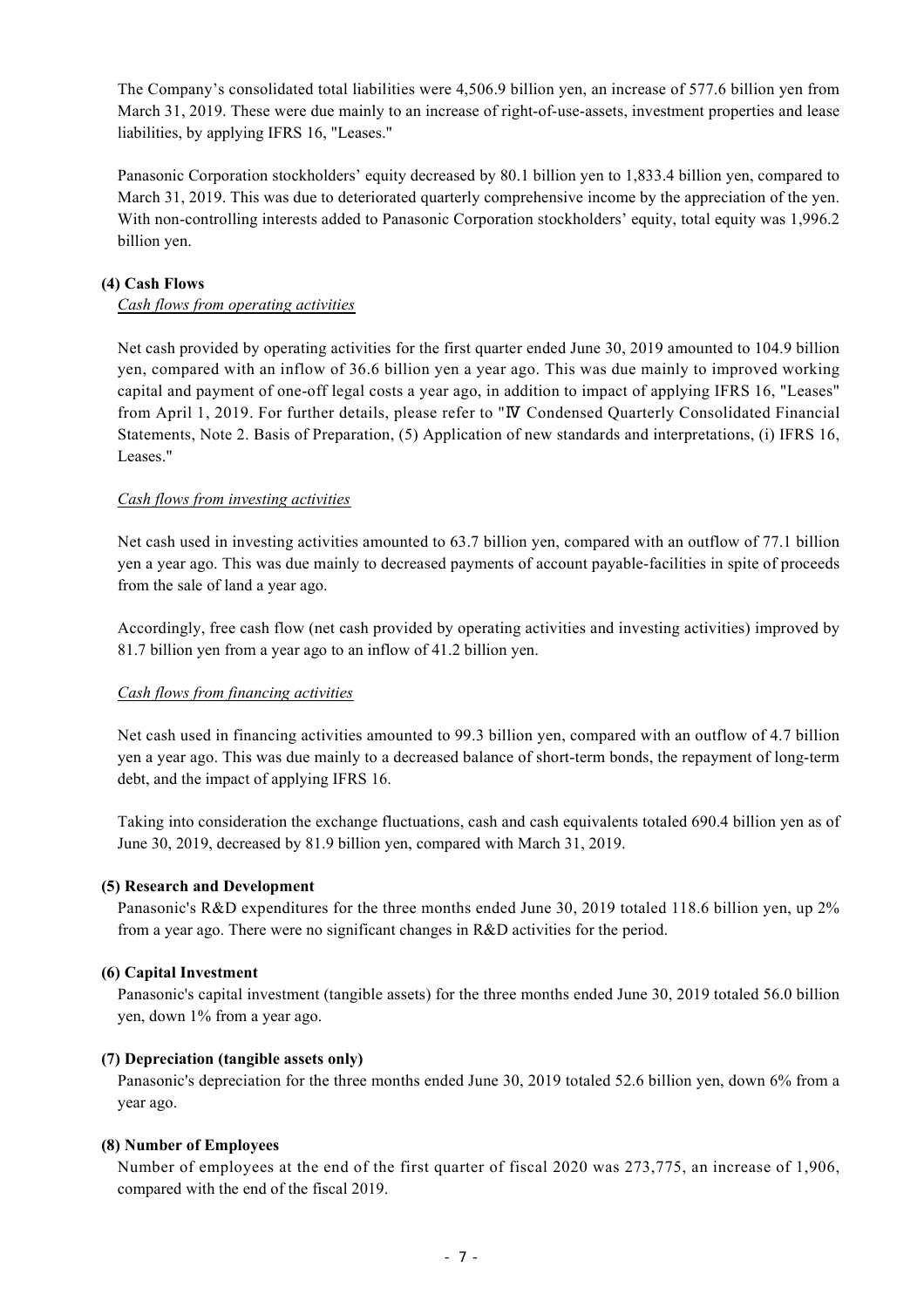### Ⅲ **Shares and Shareholders**

# **1. Shares of Common Stock Issued as of June 30, 2019: 2,453,053,497 shares**

The common stock of the Company is listed on the Tokyo and Nagoya stock exchanges in Japan.

**2. Amount of Common Stock (Stated Capital) as of June 30, 2019: 258,740 million yen**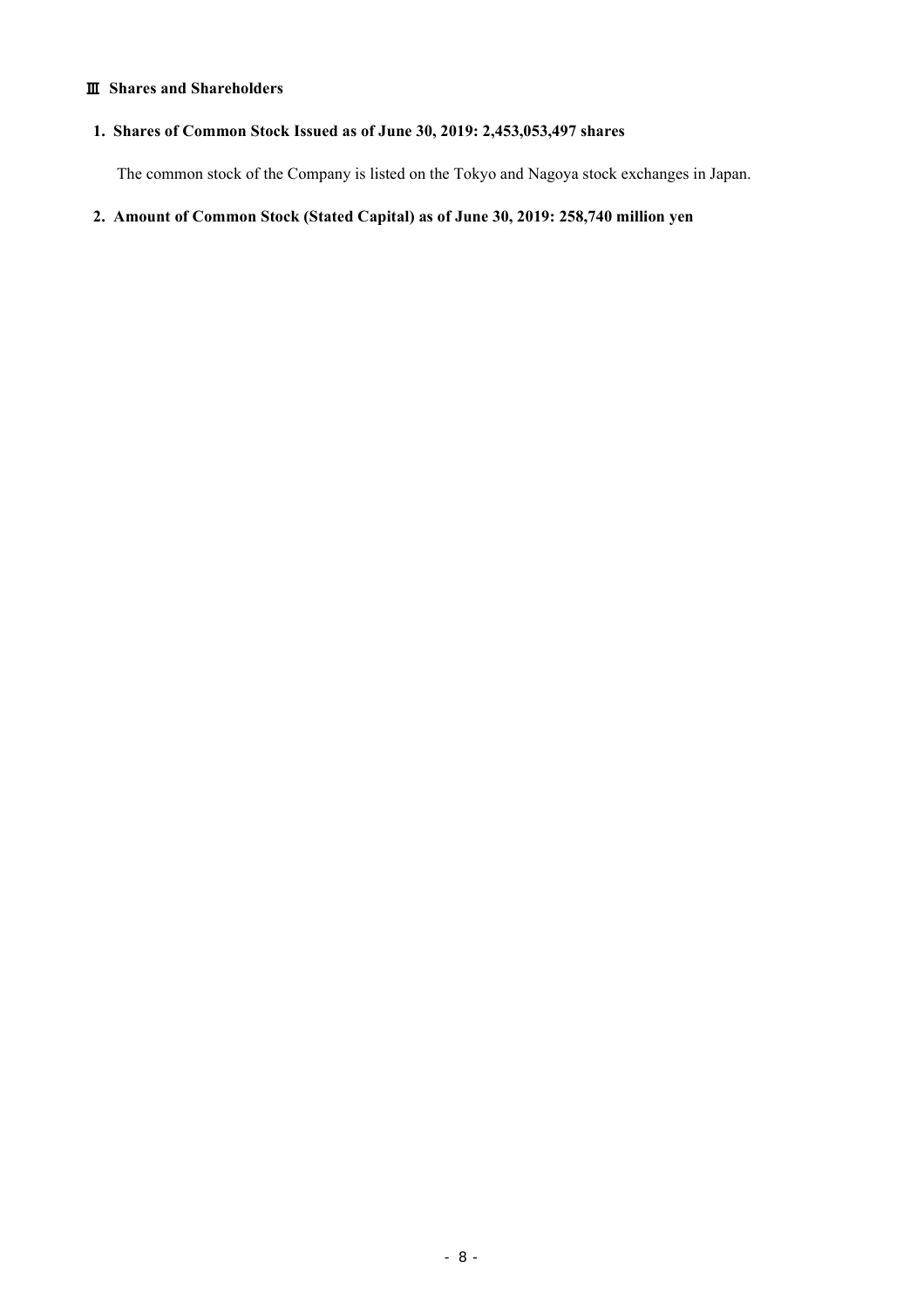# Ⅳ **Condensed Quarterly Consolidated Financial Statements**

# **PANASONIC CORPORATION**

# **AND SUBSIDIARIES**

## **Condensed Quarterly Consolidated Statements of Financial Position**

## **June 30 and March 31, 2019**

|                     | Yen (millions) |                |  |
|---------------------|----------------|----------------|--|
|                     | June 30, 2019  | March 31, 2019 |  |
| <b>Assets</b>       |                |                |  |
| Current assets:     |                |                |  |
|                     | 690,400        | 772,264        |  |
|                     | 1,153,530      | 1,190,620      |  |
|                     | 117,875        | 131,305        |  |
|                     | 1,041,995      | 1,016,437      |  |
|                     | 198,050        | 163,467        |  |
|                     | 3,201,850      | 3,274,093      |  |
| Non-current assets: |                |                |  |
|                     | 136,851        | 136,486        |  |
|                     | 229,798        | 216,225        |  |
|                     | 1,262,243      | 1,324,374      |  |
|                     | 307,009        |                |  |
|                     | 294,016        |                |  |
|                     | 701,030        | 719,557        |  |
|                     | 318,034        | 288,538        |  |
|                     | 52,292         | 54,658         |  |
|                     | 3,301,273      | 2,739,838      |  |
|                     | 6,503,123      | 6,013,931      |  |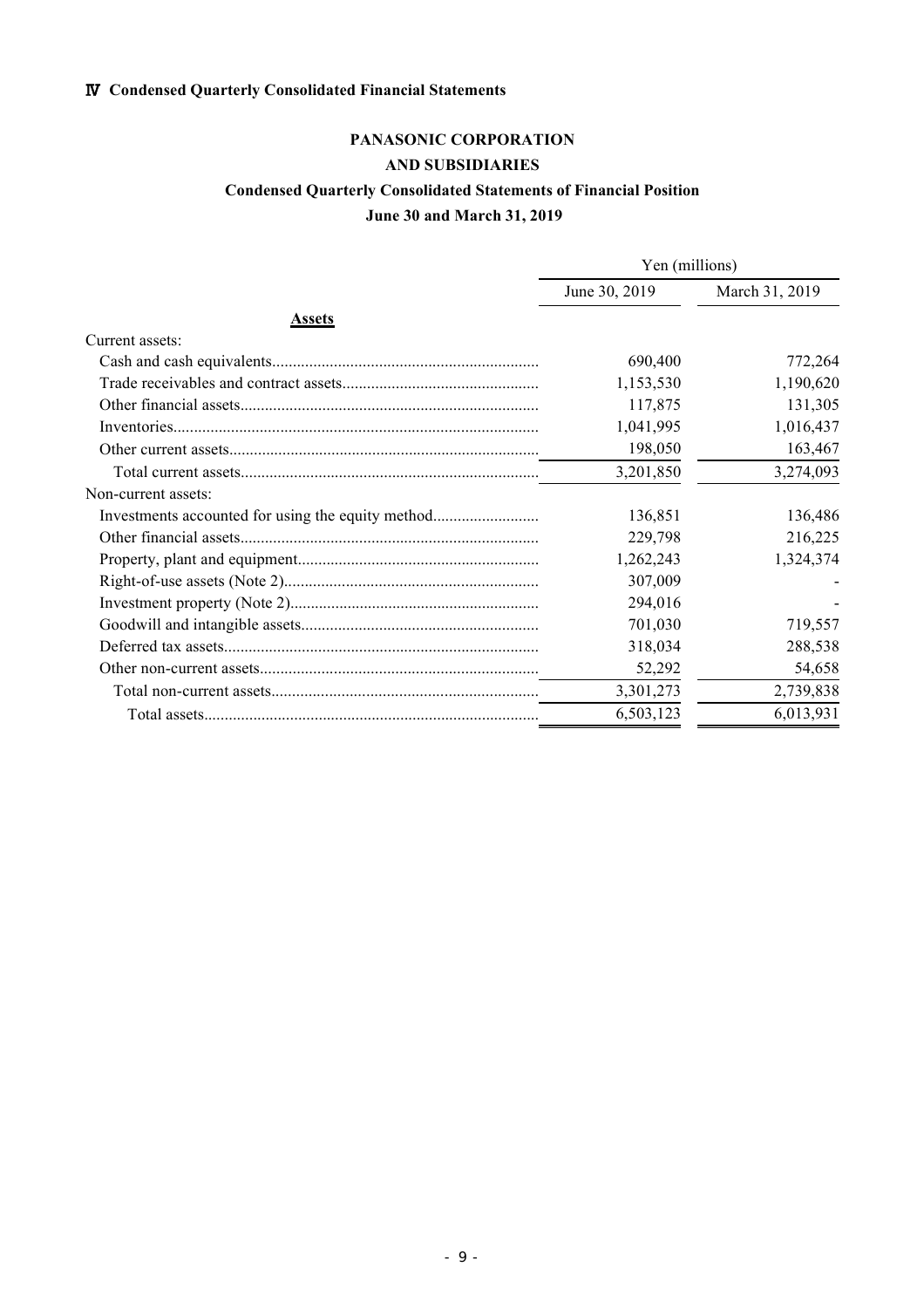# **PANASONIC CORPORATION**

# **AND SUBSIDIARIES**

# **Condensed Quarterly Consolidated Statements of Financial Position**

# **June 30 and March 31, 2019**

|                                                              | Yen (millions) |                |  |
|--------------------------------------------------------------|----------------|----------------|--|
|                                                              | June 30, 2019  | March 31, 2019 |  |
| <b>Liabilities and Equity</b>                                |                |                |  |
| Current liabilities:                                         |                |                |  |
| Short-term debt, including current portion of long-term debt |                |                |  |
|                                                              | 345,005        | 382,301        |  |
|                                                              | 94,177         | 7,654          |  |
|                                                              | 1,108,122      | 1,151,174      |  |
|                                                              | 264,637        | 273,817        |  |
|                                                              | 39,211         | 55,355         |  |
|                                                              | 179,078        | 184,512        |  |
|                                                              | 137,044        | 113,649        |  |
|                                                              | 856,926        | 820,988        |  |
|                                                              | 3,024,200      | 2,989,450      |  |
| Non-current liabilities:                                     |                |                |  |
|                                                              | 600,477        | 600,750        |  |
|                                                              | 551,370        | 8,016          |  |
|                                                              | 16,471         | 16,667         |  |
|                                                              | 250,500        | 256,289        |  |
|                                                              | 5,557          | 6,116          |  |
|                                                              | 39,221         | 38,192         |  |
|                                                              | 9,780          | 5,686          |  |
|                                                              | 9,312          | 8,150          |  |
|                                                              | 1,482,688      | 939,866        |  |
|                                                              | 4,506,888      | 3,929,316      |  |
| Equity:                                                      |                |                |  |
| Panasonic Corporation stockholders' equity :                 |                |                |  |
|                                                              | 258,740        | 258,740        |  |
|                                                              | 528,135        | 528,880        |  |
|                                                              | 1,494,940      | 1,500,870      |  |
|                                                              | (237, 850)     | (164, 417)     |  |
|                                                              | (210, 565)     | (210, 560)     |  |
| Total Panasonic Corporation stockholders' equity (Note 5)    | 1,833,400      | 1,913,513      |  |
|                                                              | 162,835        | 171,102        |  |
|                                                              | 1,996,235      | 2,084,615      |  |
|                                                              | 6,503,123      | 6,013,931      |  |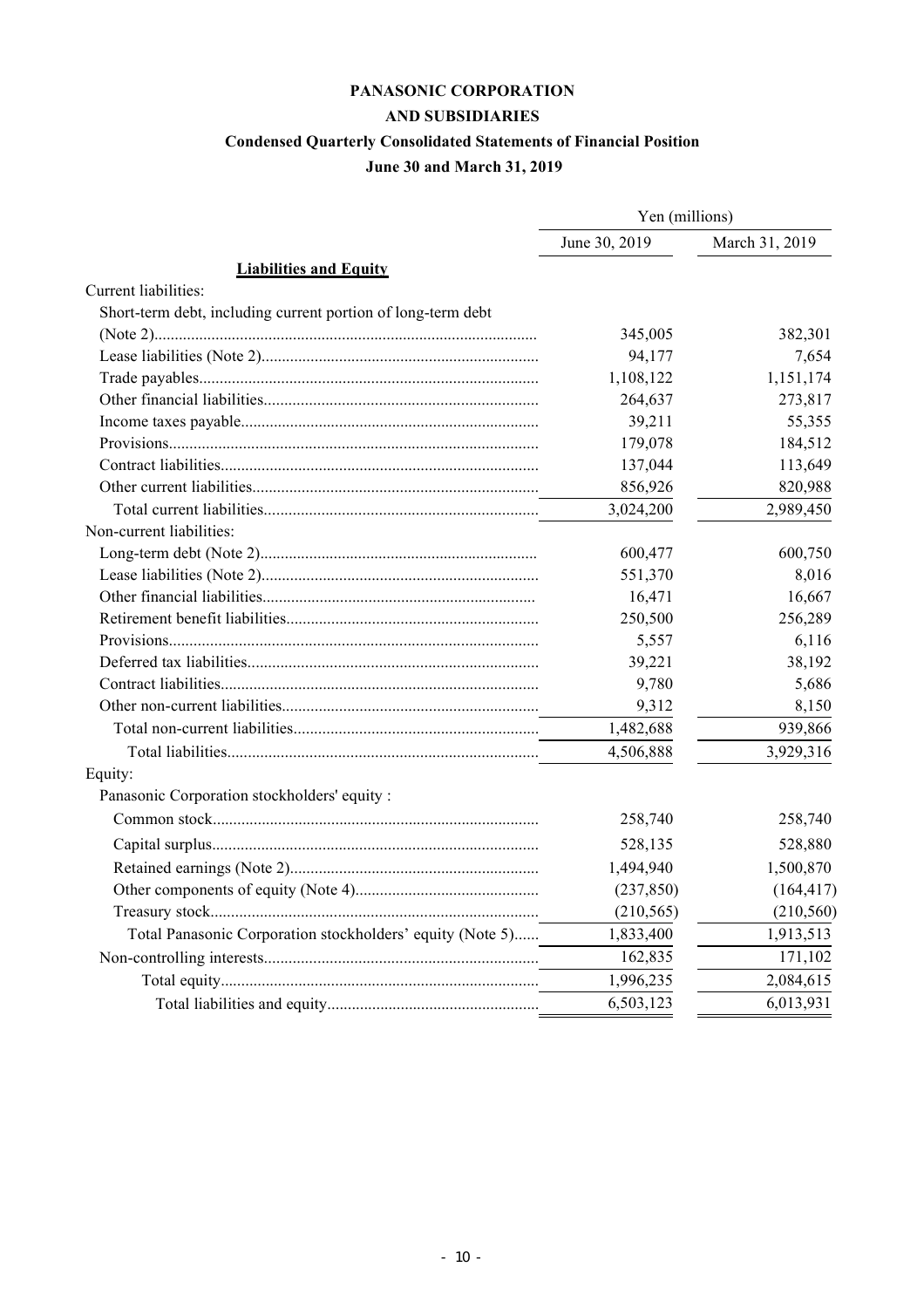# **PANASONIC CORPORATION AND SUBSIDIARIES**

# **Condensed Quarterly Consolidated Statements of Profit or Loss**

 **Three months ended June 30, 2019 and 2018**

|                                                                                   | Yen (millions)             |                 |  |  |
|-----------------------------------------------------------------------------------|----------------------------|-----------------|--|--|
|                                                                                   | Three months ended June 30 |                 |  |  |
|                                                                                   | 2019                       | 2018            |  |  |
|                                                                                   | 1,891,129                  | 2,008,735       |  |  |
|                                                                                   | (1,358,209)                | (1,447,642)     |  |  |
|                                                                                   | 532,920                    | 561,093         |  |  |
|                                                                                   | (470, 554)                 | (479, 511)      |  |  |
| Share of profit of investments accounted for using the equity                     | 961<br>(6,938)             | 1,196<br>17,178 |  |  |
|                                                                                   | 56,389                     | 99,956          |  |  |
|                                                                                   | 8,285                      | 7,754           |  |  |
|                                                                                   | (8, 448)                   | (5, 464)        |  |  |
|                                                                                   | 56,226                     | 102,246         |  |  |
|                                                                                   | (2,459)                    | (40, 724)       |  |  |
|                                                                                   | 53,767                     | 61,522          |  |  |
| Net profit attributable to:                                                       |                            |                 |  |  |
|                                                                                   | 49,777                     | 57,360          |  |  |
|                                                                                   | 3,990                      | 4,162           |  |  |
|                                                                                   | Yen                        |                 |  |  |
| Earnings per share attributable to Panasonic Corporation<br>stockholders (Note 5) |                            |                 |  |  |
|                                                                                   | 21.34                      | 24.59           |  |  |
|                                                                                   | 21.33                      | 24.58           |  |  |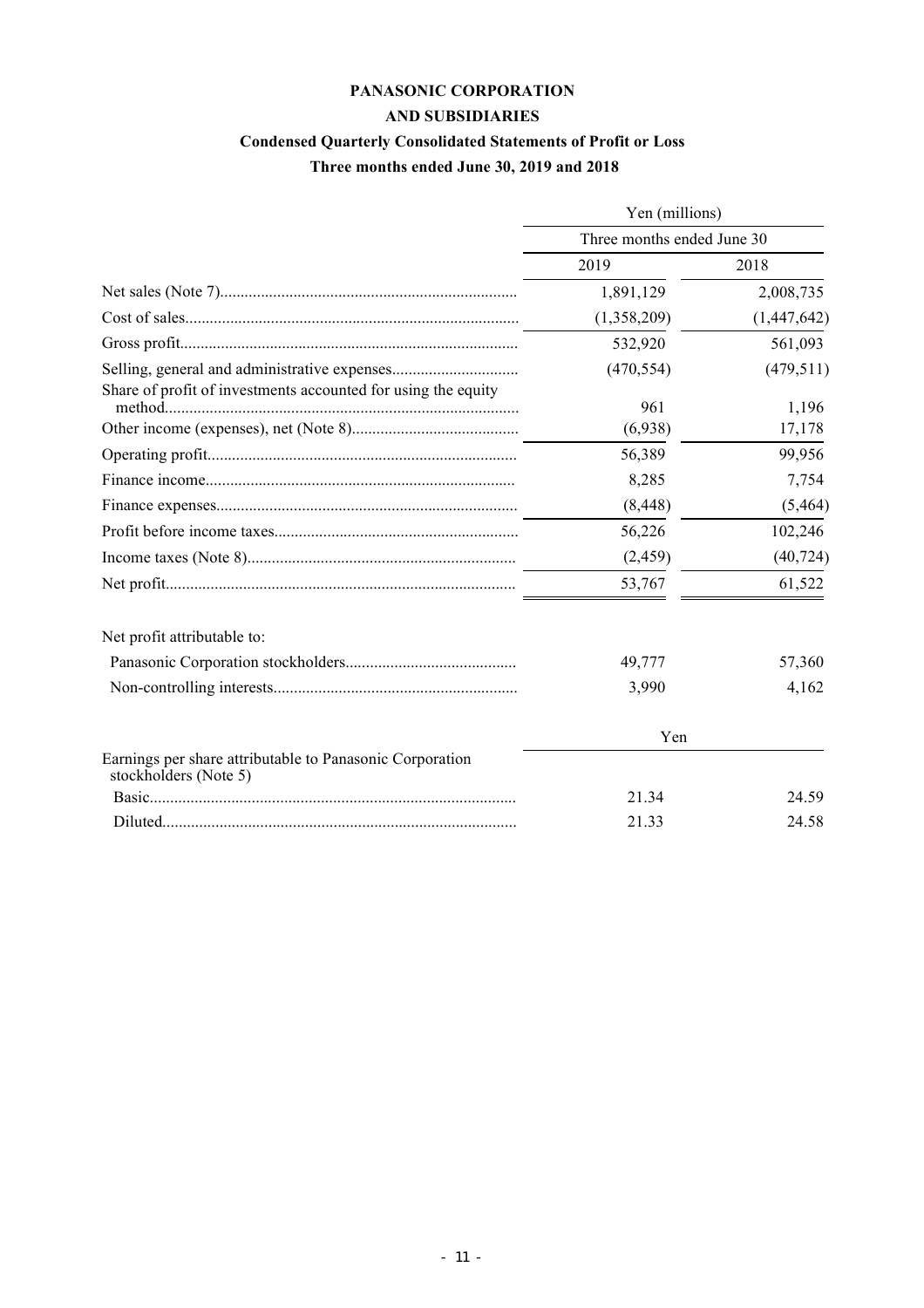# **PANASONIC CORPORATION**

# **AND SUBSIDIARIES**

# **Condensed Quarterly Consolidated Statements of Comprehensive Income**

# **Three months ended June 30, 2019 and 2018**

|                                                           | Yen (millions)<br>Three months ended June 30 |          |  |
|-----------------------------------------------------------|----------------------------------------------|----------|--|
|                                                           |                                              |          |  |
|                                                           | 2019                                         | 2018     |  |
| Net Profit.                                               | 53,767                                       | 61,522   |  |
| Other comprehensive income, net of tax                    |                                              |          |  |
| Items that will not be reclassified to profit or loss     |                                              |          |  |
|                                                           | (249)                                        | 1,874    |  |
| Financial assets measured at fair value through other     | (8,240)                                      | 10,784   |  |
|                                                           | (8, 489)                                     | 12,658   |  |
| Items that may be reclassified to profit or loss          |                                              |          |  |
| Exchange differences on translation of foreign operations | (70, 438)                                    | 15,636   |  |
|                                                           | 318                                          | (1, 451) |  |
|                                                           | (70, 120)                                    | 14,185   |  |
|                                                           | (78,609)                                     | 26,843   |  |
|                                                           | (24, 842)                                    | 88,365   |  |
| Total comprehensive income attributable to:               |                                              |          |  |
|                                                           | (23, 668)                                    | 85,884   |  |
|                                                           | (1, 174)                                     | 2,481    |  |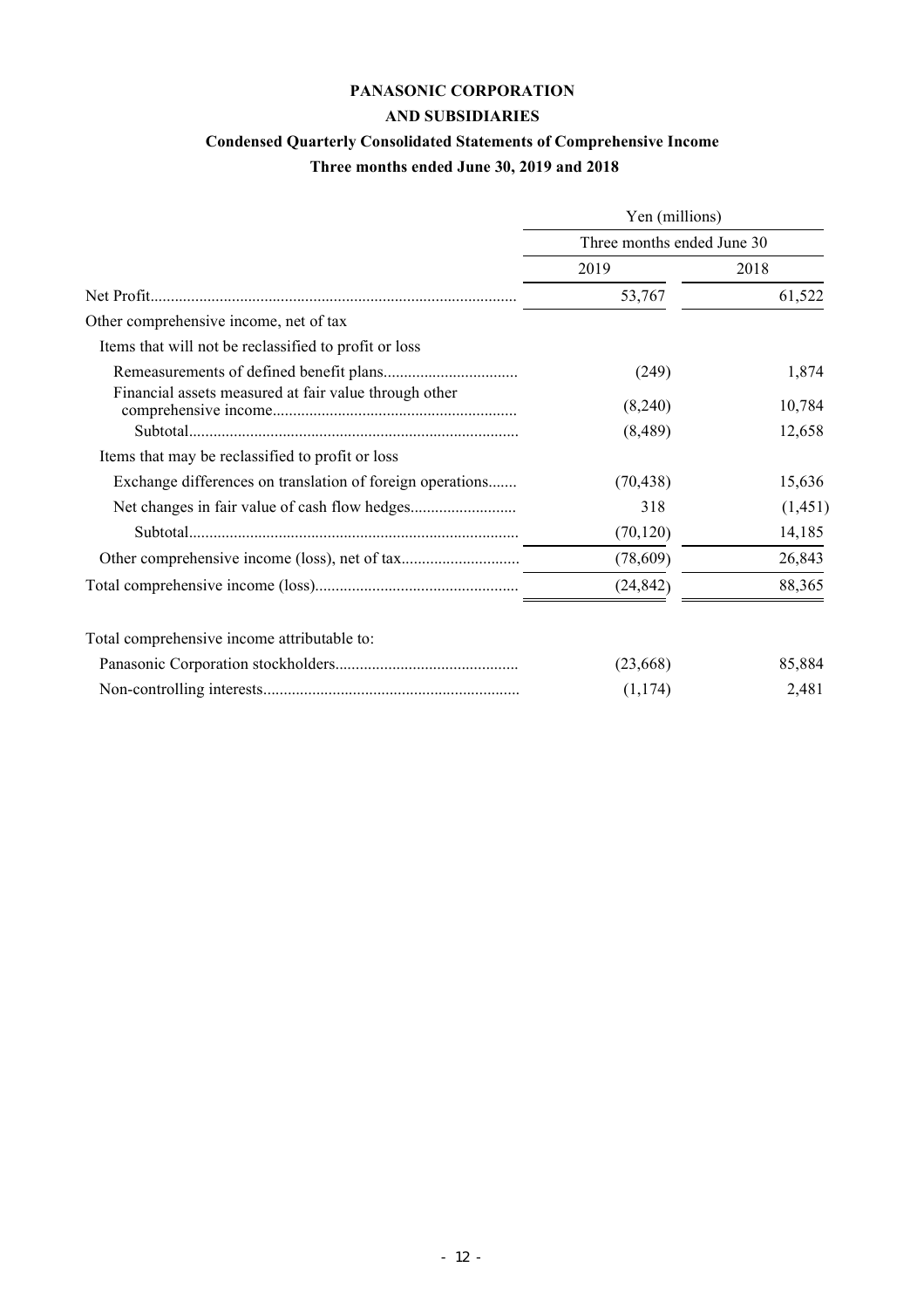## **PANASONIC CORPORATION AND SUBSIDIARIES**

### **Condensed Quarterly Consolidated Statements of Changes in Equity**

# **Three months ended June 30, 2019 and 2018**

|  | Three months ended June 30, 2019 |  |  |  |  |
|--|----------------------------------|--|--|--|--|
|--|----------------------------------|--|--|--|--|

| Three months ended June 30, 2019                                                 |                 |                    |                      |                                  |                   |                                                     |                                  | Yen (millions) |
|----------------------------------------------------------------------------------|-----------------|--------------------|----------------------|----------------------------------|-------------------|-----------------------------------------------------|----------------------------------|----------------|
|                                                                                  | Common<br>stock | Capital<br>surplus | Retained<br>earnings | Other<br>components<br>of equity | Treasury<br>stock | Panasonic<br>Corporation<br>stockholders'<br>equity | Non-<br>controlling<br>interests | Total equity   |
| Balances as of April 1, 2019                                                     | 258,740         | 528,880            | 1,500,870            | (164, 417)                       | (210, 560)        | 1,913,513                                           | 171,102                          | 2,084,615      |
| Comprehensive income:                                                            |                 |                    |                      |                                  |                   |                                                     |                                  |                |
|                                                                                  |                 |                    | 49,777               |                                  |                   | 49,777                                              | 3,990                            | 53,767         |
| Remeasurements of defined                                                        |                 |                    |                      | (326)                            |                   | (326)                                               | 77                               | (249)          |
| Financial assets measured at<br>fair value through other<br>comprehensive income |                 |                    |                      | (8,211)                          |                   | (8,211)                                             | (29)                             | (8,240)        |
| Exchange differences on<br>translation of foreign                                |                 |                    |                      | (65,230)                         |                   | (65,230)                                            | (5,208)                          | (70, 438)      |
| Net change in fair value of                                                      |                 |                    |                      | 322                              |                   | 322                                                 | (4)                              | 318            |
| Total comprehensive income                                                       |                 |                    | 49,777               | (73, 445)                        |                   | (23, 668)                                           | (1, 174)                         | (24, 842)      |
| Transfer to hedged non-financial                                                 |                 |                    |                      | 81                               |                   | 81                                                  |                                  | 81             |
| Transfer from other components<br>of equity to retained earnings                 |                 |                    | 69                   | (69)                             |                   |                                                     |                                  |                |
|                                                                                  |                 |                    | (34,986)             |                                  |                   | (34,986)                                            | (8,023)                          | (43,009)       |
| Purchase of treasury stock                                                       |                 |                    |                      |                                  | (6)               | (6)                                                 |                                  | (6)            |
|                                                                                  |                 | (1)                |                      |                                  |                   | $\Omega$                                            |                                  | $\mathbf{0}$   |
| Transactions with non-controlling                                                |                 | (744)              |                      |                                  |                   | (744)                                               | 930                              | 186            |
| Cumulative effects of a new<br>accounting standard applied                       |                 |                    | (20,790)             |                                  |                   | (20,790)                                            |                                  | (20,790)       |
| Balances as of June 30, 2019                                                     | 258,740         | 528,135            | 1.494.940            | (237, 850)                       | (210, 565)        | 1,833,400                                           | 162,835                          | 1,996,235      |
|                                                                                  |                 |                    |                      |                                  |                   |                                                     |                                  |                |

#### Three months ended June 30, 2018 Yen (millions)

|                                                                                  | Common<br>stock | Capital<br>surplus | Retained<br>earnings | Other<br>components<br>of equity | Treasury<br>stock        | Panasonic<br>Corporation<br>stockholders'<br>equity | Non-<br>controlling<br>interests | Total equity |
|----------------------------------------------------------------------------------|-----------------|--------------------|----------------------|----------------------------------|--------------------------|-----------------------------------------------------|----------------------------------|--------------|
| Balances as of April 1, 2018                                                     | 258,740         | 527,408            | 1,300,336            | (168, 259)                       | (210, 674)               | 1,707,551                                           | 174,734                          | 1,882,285    |
| Comprehensive income:                                                            |                 |                    |                      |                                  |                          |                                                     |                                  |              |
|                                                                                  |                 |                    | 57,360               |                                  |                          | 57,360                                              | 4,162                            | 61,522       |
| Remeasurements of defined                                                        |                 |                    |                      | 1,802                            |                          | 1,802                                               | 72                               | 1,874        |
| Financial assets measured at<br>fair value through other<br>comprehensive income |                 |                    |                      | 10,707                           |                          | 10,707                                              | 77                               | 10,784       |
| Exchange differences on<br>translation of foreign                                |                 |                    |                      | 17,451                           |                          | 17,451                                              | (1, 815)                         | 15,636       |
| Net change in fair value of                                                      |                 |                    |                      | (1, 436)                         |                          | (1, 436)                                            | (15)                             | (1,451)      |
| Total comprehensive income                                                       |                 |                    | 57,360               | 28,524                           |                          | 85,884                                              | 2,481                            | 88,365       |
| Transfer to hedged non-financial                                                 |                 |                    |                      | 13                               |                          | 13                                                  |                                  | 13           |
| Transfer from other components<br>of equity to retained earnings                 |                 |                    | 4,166                | (4,166)                          |                          |                                                     |                                  |              |
|                                                                                  |                 |                    | (46, 647)            |                                  | $\overline{\phantom{a}}$ | (46, 647)                                           | (10,036)                         | (56, 683)    |
| Purchase of treasury stock                                                       |                 |                    |                      |                                  | (14)                     | (14)                                                |                                  | (14)         |
|                                                                                  |                 | (31)               |                      |                                  | 72                       | 41                                                  |                                  | 41           |
| Transactions with non-controlling                                                |                 | (303)              |                      |                                  |                          | (303)                                               | (1,460)                          | (1,763)      |
| Cumulative effects of a new<br>accounting standard applied                       |                 |                    | 7.150                |                                  |                          | 7,150                                               |                                  | 7,150        |
| Balances as of June 30, 2018                                                     | 258,740         | 527,074            | 1,322,365            | (143, 888)                       | (210, 616)               | 1,753,675                                           | 165,719                          | 1,919,394    |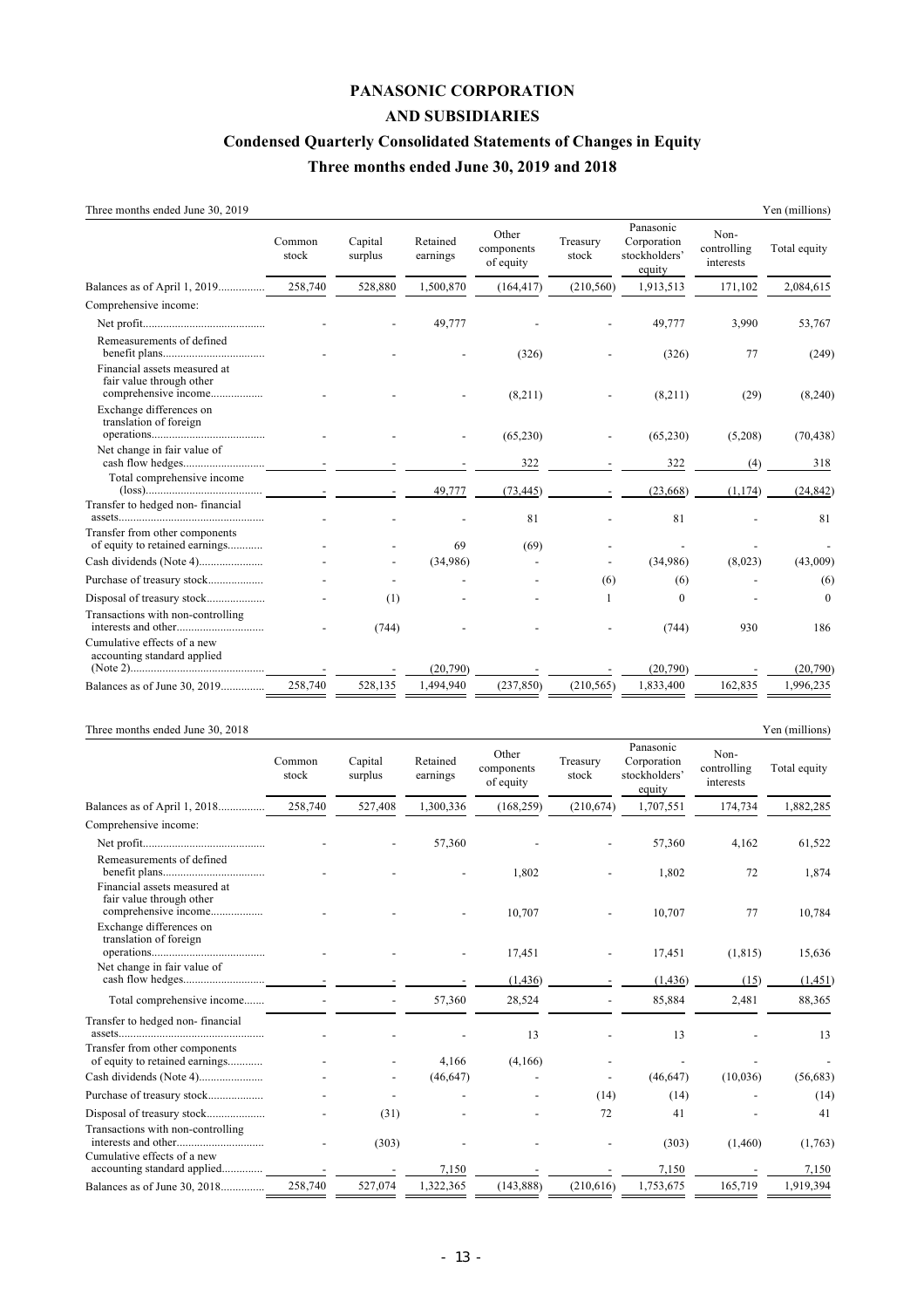# **PANASONIC CORPORATION**

# **AND SUBSIDIARIES**

# **Condensed Quarterly Consolidated Statements of Cash Flows**

**Three months ended June 30, 2019 and 2018**

|                                                                   | Yen (millions)<br>Three months ended June 30 |           |  |
|-------------------------------------------------------------------|----------------------------------------------|-----------|--|
|                                                                   |                                              |           |  |
|                                                                   | 2019                                         | 2018      |  |
| Cash flows from operating activities (Note 2):                    |                                              |           |  |
|                                                                   | 53,767                                       | 61,522    |  |
|                                                                   | 97,630                                       | 71,646    |  |
| Impairment losses on property, plant and equipment, goodwill and  | 509                                          | 597       |  |
|                                                                   | 2,459                                        | 40,724    |  |
| (Increase) decrease in trade receivables and contract assets      | 18,751                                       | (41, 549) |  |
|                                                                   | (38, 806)                                    | (47, 533) |  |
|                                                                   | (31,288)                                     | 14,789    |  |
|                                                                   | (2,157)                                      | (26, 340) |  |
|                                                                   | 28,548                                       | 14,861    |  |
| Increase (decrease) in retirement benefit liabilities             | (6,700)                                      | (4,213)   |  |
|                                                                   | 24,011                                       | (11, 985) |  |
|                                                                   | 146,724                                      | 72,519    |  |
|                                                                   | 6,455                                        | 5,938     |  |
|                                                                   | 1,556                                        | 1,662     |  |
|                                                                   | (8,214)                                      | (5,630)   |  |
|                                                                   | (41, 613)                                    | (37, 859) |  |
|                                                                   | 104,908                                      | 36,630    |  |
| Cash flows from investing activities :                            |                                              |           |  |
|                                                                   | (72, 531)                                    | (96,272)  |  |
| Proceeds from sale of property, plant and equipment               | 5,900                                        | 24,080    |  |
|                                                                   | (16, 864)                                    | (17, 579) |  |
|                                                                   | 20,407                                       | 18,954    |  |
| Purchase of investments accounted for using the equity method and | (5,075)                                      | (13, 024) |  |
| Proceeds from sale and redemption of investments accounted for    |                                              |           |  |
| using the equity method and other financial assets                | 4,062                                        | 6,069     |  |
|                                                                   |                                              | (500)     |  |
|                                                                   | 399                                          | 1,148     |  |
|                                                                   | (63, 702)                                    | (77, 124) |  |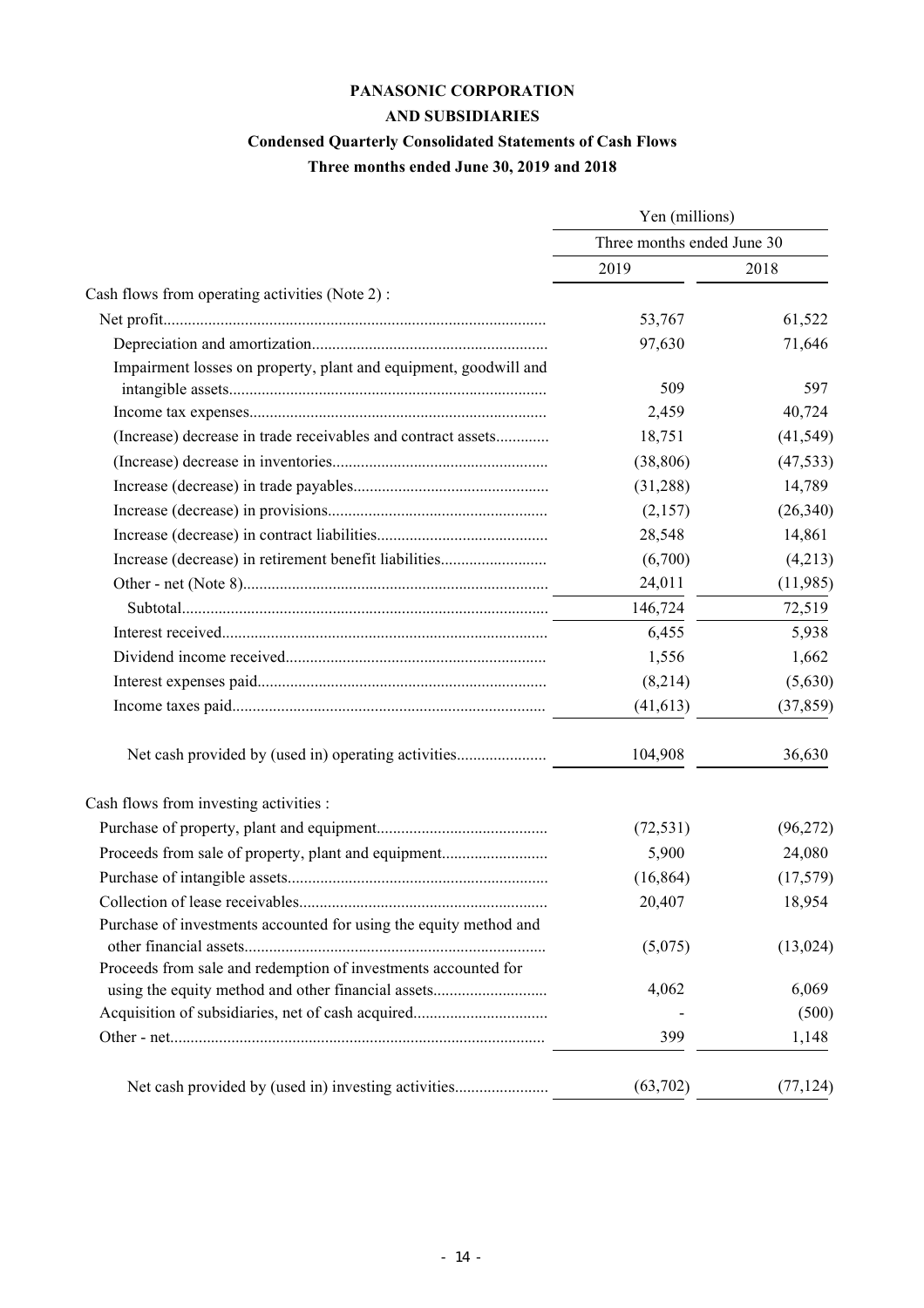# **PANASONIC CORPORATION**

# **AND SUBSIDIARIES**

# **Condensed Quarterly Consolidated Statements of Cash Flows**

**Three months ended June 30, 2019 and 2018**

|                                                               | Yen (millions)             |           |  |  |
|---------------------------------------------------------------|----------------------------|-----------|--|--|
|                                                               | Three months ended June 30 |           |  |  |
|                                                               | 2019                       | 2018      |  |  |
| Cash flows from financing activities :                        |                            |           |  |  |
|                                                               | (4,791)                    | 50,446    |  |  |
|                                                               | 305                        | 216       |  |  |
|                                                               | (31, 499)                  | (688)     |  |  |
|                                                               | (26, 579)                  | (2, 135)  |  |  |
| Dividends paid to Panasonic Corporation stockholders (Note 4) | (34,986)                   | (46, 647) |  |  |
|                                                               | (8,023)                    | (10,036)  |  |  |
|                                                               | (6)                        | (14)      |  |  |
|                                                               | $\theta$                   | 41        |  |  |
|                                                               |                            | (2,000)   |  |  |
|                                                               | 6,304                      | 6,136     |  |  |
|                                                               | (99, 275)                  | (4,681)   |  |  |
| Effect of exchange rate changes on cash and cash equivalents  | (23,795)                   | 14,199    |  |  |
|                                                               | (81, 864)                  | (30, 976) |  |  |
|                                                               | 772,264                    | 1,089,585 |  |  |
|                                                               | 690,400                    | 1,058,609 |  |  |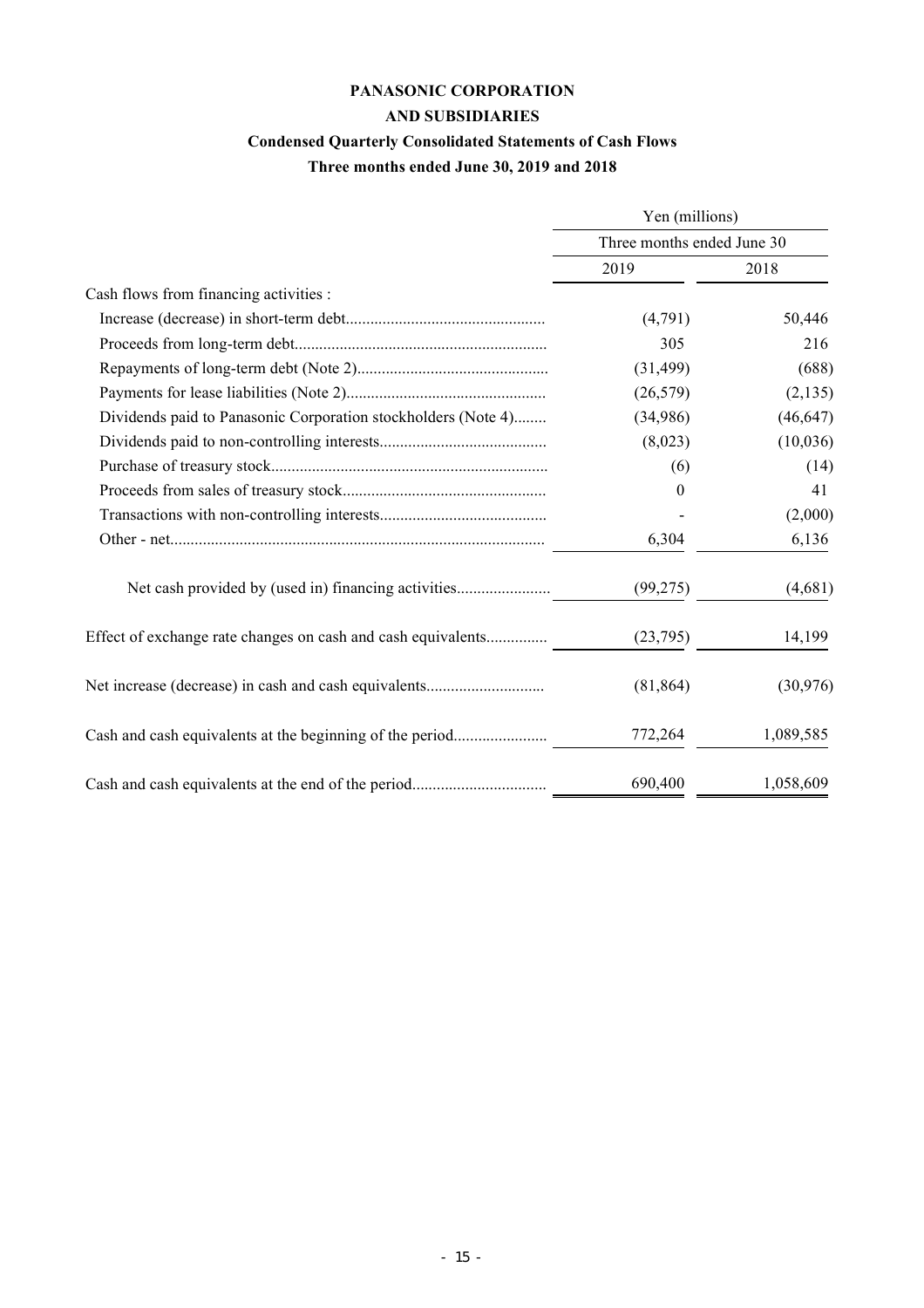# **PANASONIC CORPORATION AND SUBSIDIARIES Notes to Condensed Quarterly Consolidated Financial Statements**

## 1. Reporting Entity

Panasonic Corporation is a company incorporated in Japan. As a comprehensive electronics manufacturer, Panasonic Corporation and its subsidiaries (together referred to as the "Company") are engaged in development, production, sales and service activities in a broad array of business areas in close cooperation with domestic and overseas group companies.

The details of principal businesses and activities of the Company are described in "3. Segment information."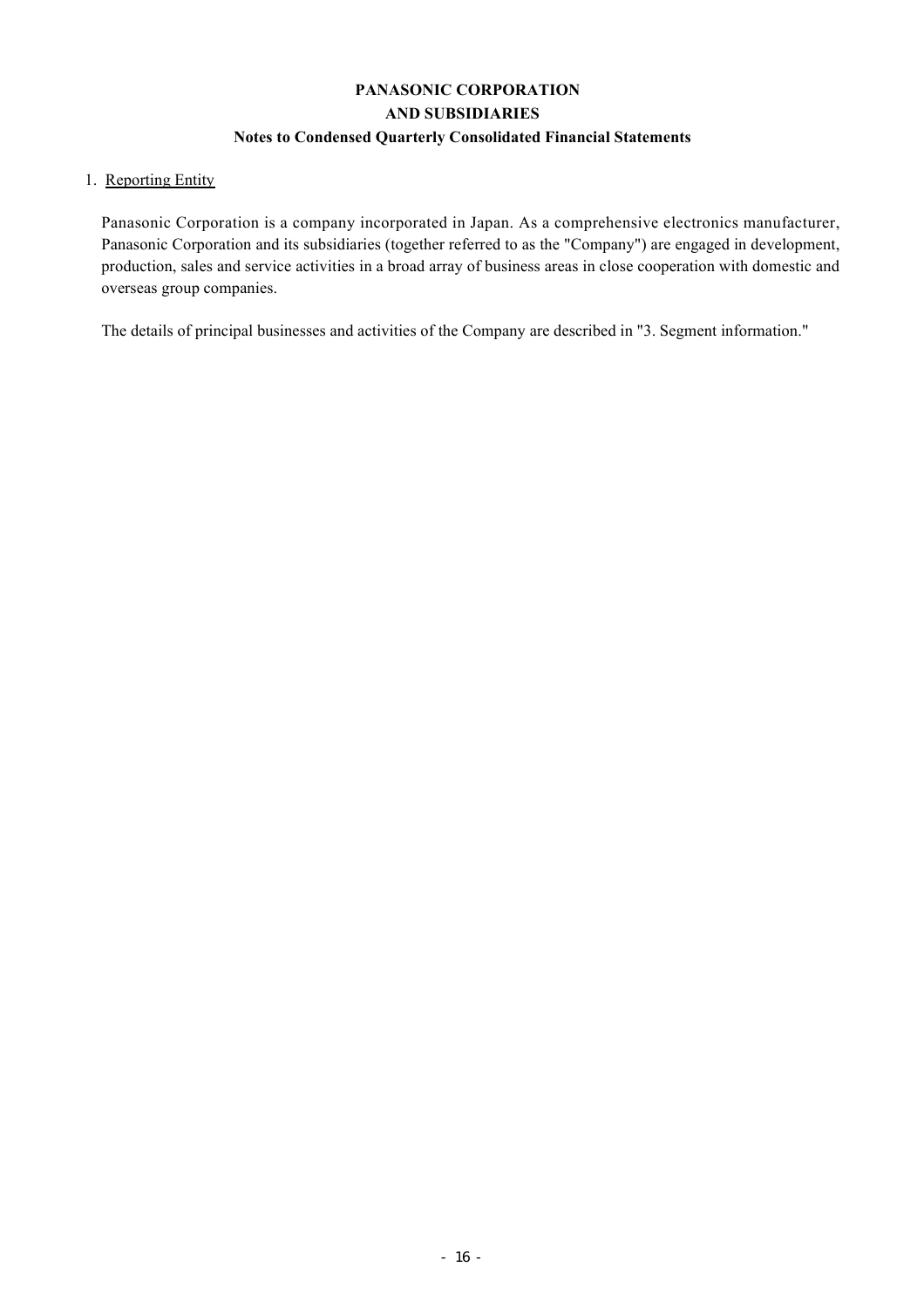### 2. Basis of Preparation

(1) Compliance of condensed quarterly consolidated financial statements with International Accounting Standard 34 "Interim Financial Reporting" (hereinafter, "IAS 34")

Pursuant to the provision of Article 93 of the Ordinance on Terminology, Forms, and Preparation Methods of Consolidated Financial Statements, the condensed quarterly consolidated financial statements of the Company have been prepared in compliance with IAS 34 since the Company qualifies as a "Specified Company under Designated International Accounting Standards" prescribed in Article 1-2 of the Ordinance.

The Company's condensed quarterly consolidated financial statements do not include all of the information and disclosures required for a complete set of financial statements prepared in accordance with IFRS, and should be used in conjunction with the financial statements and the notes included in the Company's annual consolidated financial statements for the year ended March 31, 2019.

The condensed quarterly consolidated financial statements were approved on August 8, 2019 by Representative Director and President, Kazuhiro Tsuga and Director (CFO), Hirokazu Umeda.

### (2) Functional currency and presentation currency

The Company's condensed quarterly consolidated financial statements are presented in Japanese yen, which is Panasonic's functional currency, and figures are rounded to the nearest million (Japanese yen).

(3) Significant accounting policies

Significant accounting policies applied in preparation of the condensed quarterly consolidated financial statements are consistent with those used in the preparation of the Company's annual consolidated financial statements for the year ended March 31, 2019 except for the following "Investment property" and (5).

### (Investment property)

The right-of-use assets recognized in accordance with IFRS 16, "Leases," which meet the requirements of IAS 40, "Investment property," are presented as "Investment property." Investment property is held by the Company to earn rentals. Investment property is measured using the cost model and presented at the amount of cost less accumulated depreciation and any accumulated impairment losses. Depreciation is calculated to systematically allocate the cost of investment property using the straight-line method over the lease term.

### (4) Significant accounting estimates and judgments involving estimations

The Company makes judgments, estimates and assumptions that affect the application of accounting policies and the reported amounts of assets, liabilities, income and expenses for the preparation of condensed quarterly consolidated financial statements. Actual results may differ from those accounting estimates and their underlying assumptions.

Estimates and their underlying assumptions are reviewed on an ongoing basis, and revisions to accounting estimates are recognized in the reporting period in which the estimates are revised and in future reporting periods.

The estimates and judgments that have a material effect on the Company's condensed quarterly consolidated financial statements, are consistent with those used in the preparation of the Company's annual consolidated financial statements for the year ended March 31, 2019.

### (5) Application of new standards and interpretations

### (i) IFRS 16, "Leases"

The Company applies IFRS 16, "Leases" from April 1, 2019. The Company has recognized the cumulative effect of applying the standard at the date of initial application as a transition method permitted under the standard. Accordingly, comparative information is not restated and prepared in accordance with the IAS 17, "Leases."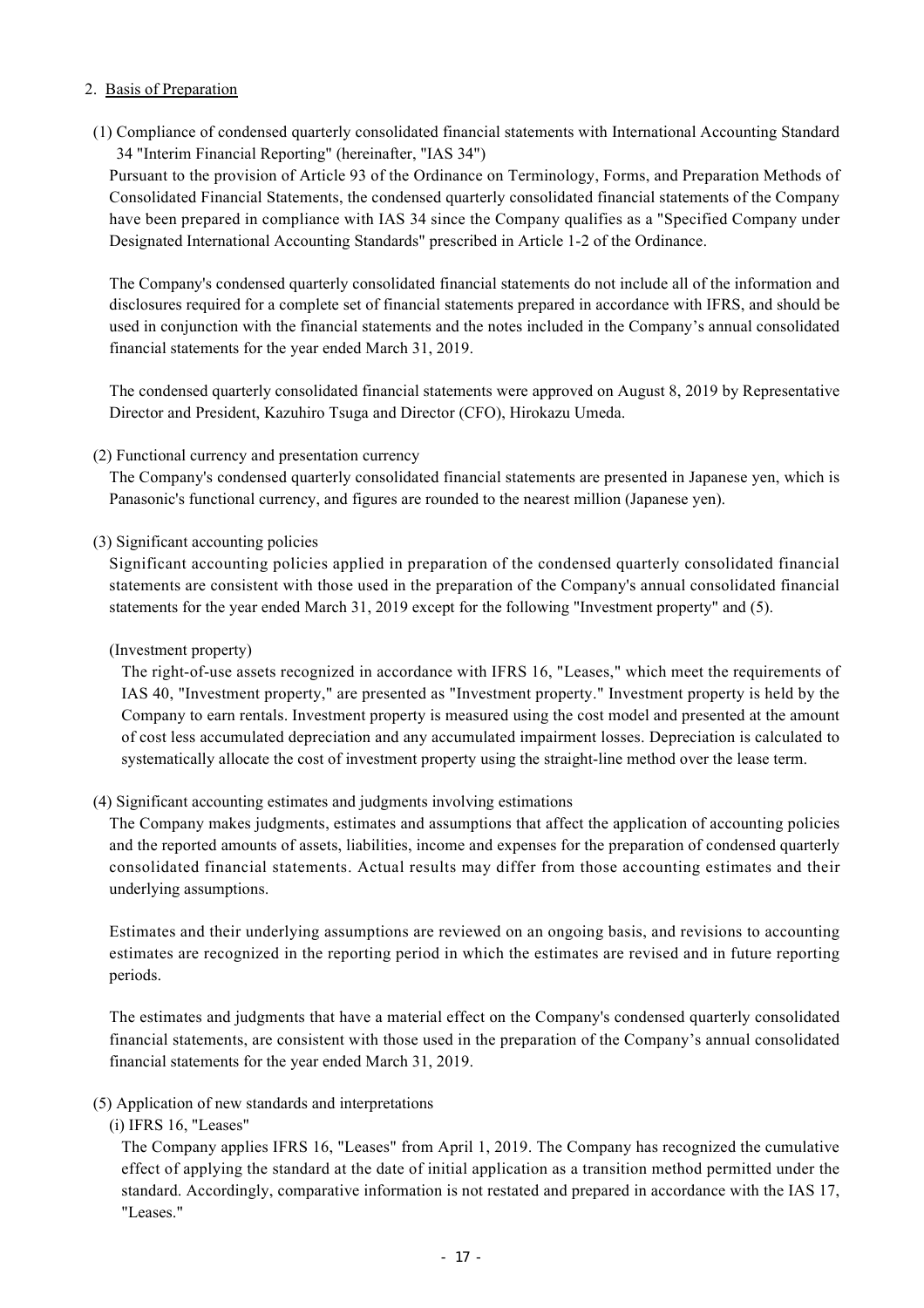### (a) Definition of a lease

Previously, the Company determined whether a contract is, or contains, a lease in accordance with IAS 17 and IFRIC 4, "Determining whether an Arrangement contains a Lease." In adopting IFRS 16, the Company determines whether a contract is, or contains, a lease in accordance with the following definition of a lease.

- ・The Company has an identified asset
- ・The Company has the right to obtain substantially all of the economic benefits from use of the identified asset
- ・The Company has the right to direct the use of the identified asset

### (b) Lease accounting treatment as a lessee

Previously the Company, as a lessee, classified leases as an operating lease or a finance lease based on the assessment of whether all of the risks and rewards incidental to ownership of an underlying asset are substantially transferred to the Company in accordance with the IAS 17.

Following the application of IFRS 16, the Company applies the single lease accounting model required by the standard. In principle, for all leases, right-of-use assets that represent a right to use an underlying asset and lease liabilities that represent the obligation for lease payments are recognized.

Lease liabilities are initially measured at the present value of unpaid lease payments at the lease commencement date discounted using the interest rate implicit in the lease or the lessee's incremental borrowing rate. Right-of-use assets are initially measured at cost, which comprises the amount of the initial measurement of the lease liability and prepaid lease payments, etc. Right-of-use assets are depreciated using the straight-line method over the lease term. As a result, the lease payments under operating lease that were previously recorded as expenses when incurred are recorded as depreciation for the right-of-use assets and interest expense on the lease liability. Also, in the condensed quarterly consolidated statements of cash flows, the cash payments of the lease liability excluding interest portion that were previously classified in operating activities are classified within financing activities. Furthermore, the Company does not recognize right-of-use assets and lease liabilities for short-term leases that have a lease term of 12 months or less and leases in which the underlying asset is of low value, and recognizes lease payments as an expense when incurred in the same way as previous years.

### (c) Treatment on transition

Methods for measuring right-of-use assets and lease liabilities on transition are as follows. Note that, on the application of IFRS 16, the Company applies a practical expedient to the definition of lease. The Company applies IFRS 16 to contracts that were previously identified as leases applying IAS 17 and IFRIC 4 and does not apply IFRS 16 to contracts that were previously not.

(Leases previously classified as operating leases under IAS 17)

Lease liabilities on transition are measured at the present value of the total remaining lease payments at the date of initial application, discounted using discount rate at the date of initial application. Also, rightof-use assets on transition are measured at either:

・the carrying amount as if IFRS 16 had been applied since the commencement date, but discounted using discount rate at the date of initial application; or

・an amount equal to the lease liability, adjusted by the amount of any prepaid lease payments, etc.

In addition, on the application of IFRS 16, the Company applies the following practical expedients taking into account region and business.

・A lessee may account for leases for which the lease term ends within 12 months of the date of initial application in the same way as short-term leases.

- ・A lessee shall adjust the right-of-use asset by the amount of any provision for onerous leases applying IAS 37, "Provisions, Contingent Liabilities and Contingent Assets" recognized immediately before the date of initial application as an alternative to performing an impairment test.
- ・A lessee may exclude initial direct costs from the measurement of the right-of-use asset at the date of initial application.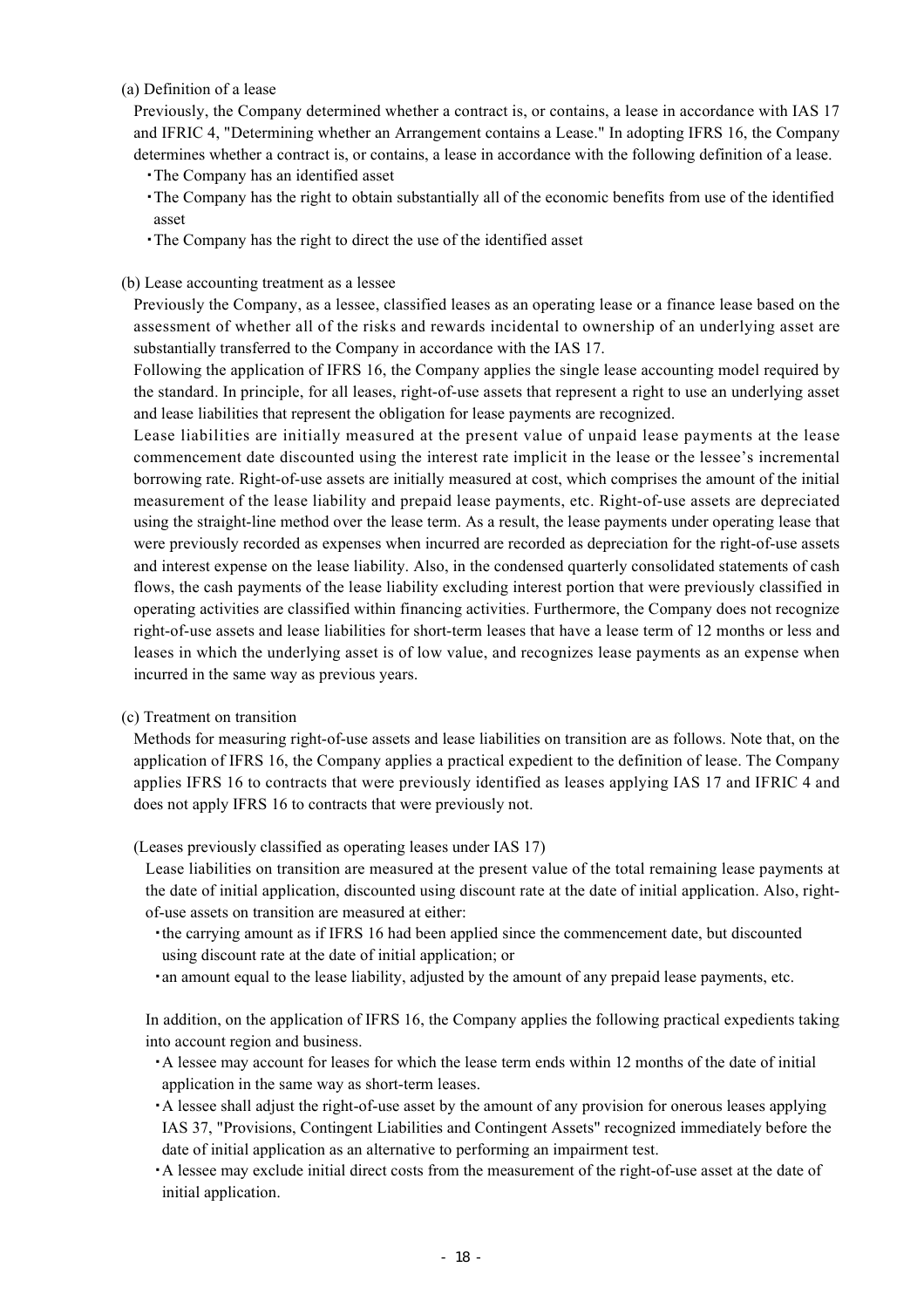- ・A lessee may use hindsight, such as in determining the lease term if the contract contains options to extend or terminate the lease.
- (Leases previously classified as finance leases under IAS 17)

The carrying amounts of right-of-use assets and the lease liabilities at the date of initial application are determined at the carrying amount of the leased assets and lease liabilities immediately before that date measured under IAS 17.

(d) Impacts on condensed quarterly consolidated financial statements

At the date of initial application of IFRS 16, the Company additionally recognized right-of-use assets of 307,132 million yen, investment property of 281,182 million yen, and lease liabilities of 636,271 million yen. As a result, the balance of retained earnings decreased by 20,790 million yen.

In accordance with the application of IFRS 16, "Lease liabilities," which were included in "Short-term debt, including current portion of long-term debt" and "Long-term debt" as of March 31, 2019, have become material and are separately presented from the current fiscal year. Consolidated Statements of Financial Position as of March 31, 2019 is reclassified to conform to this change in presentation. As a result, the amount of 7,654 million yen as of March 31, 2019, which was presented in "Short-term debt, including current portion of long-term debt", and the amount of 8,016 million yen as of March 31, 2019, which was presented in "Long-term debt", have been reclassified and presented as "Lease liabilities" (Current liabilities) and "Lease liabilities" (Non-current liabilities), respectively.

Also, "Payments for lease liabilities," which was included in "Payments of long-term debt" within "Cash flows from financing activities" for the year ended March 31, 2019 has become material and is separately presented from the current fiscal year. Condensed Quarterly Consolidated Statements of Cash Flows for the three month ended June 30, 2018 is reclassified to conform to this change in presentation. As a result, the amount of (2,135) million yen for the three months ended June 30, 2018, which was presented in "Payments of long-term debt" within "Cash flows from financing activities", has been reclassified and presented as "Payments for lease liabilities" within "Cash flows from financing activities."

Furthermore, there is a difference of 518,021 million yen between future minimum lease payments of 118,250 million yen under non-cancellable operating leases disclosed applying IAS 17 as of March 31, 2019, which was immediately before the date of initial application, and the lease liabilities of 636,271 million yen measured as of the date of initial application. These differences are due to reasons such as, in the application of IFRS 16, recording lease liabilities for cancelable operating lease and recording lease liabilities for variable lease payments, which were not included in future minimum lease payments under IAS 17, measured using an index or a rate at the date of initial application.

(ii) IFRIC 23, "Uncertainty over Income Tax Treatments"

The Company applies IFRIC 23, "Uncertainty over Income Tax Treatments" from April 1, 2019. IFRIC 23 aims to clarify the application of IAS 12, "Income taxes" when there is uncertainty over income tax treatment. The impact of the application of IFRIC 23 on the condensed quarterly consolidated financial statements of the Company is not material.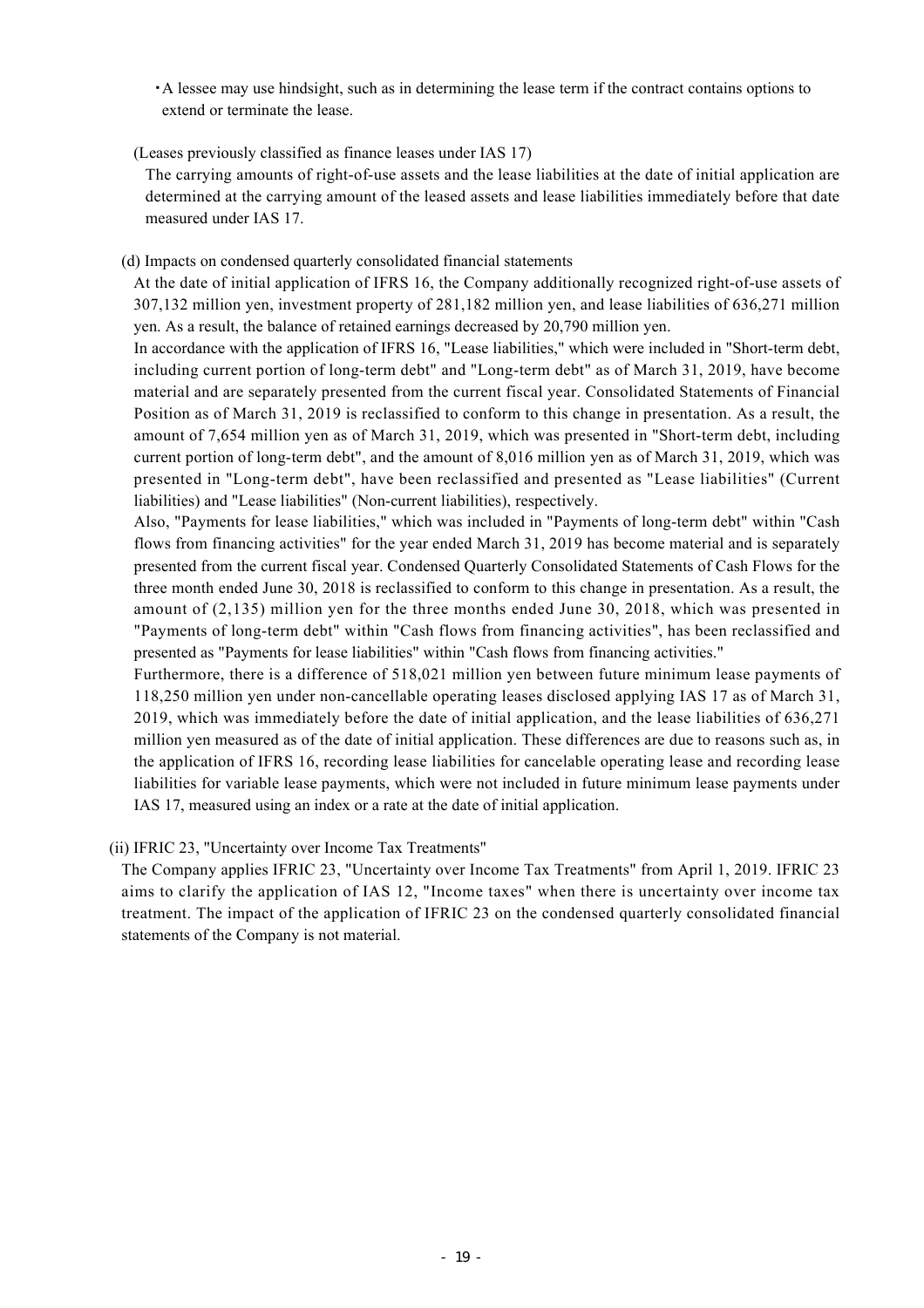### 3. Segment Information

### (1) Reportable segments

The reportable segments are the components of the Company for which separate financial information is available that is evaluated regularly by the chief operating decision maker in deciding how to allocate resources and in assessing performance. The Company classifies and discloses five reportable segments, namely "Appliances," "Life Solutions," "Connected Solutions," "Automotive" and "Industrial Solutions."

"Appliances" is comprised of developing, manufacturing, selling and providing services of products such as room air-conditioners, large-sized air-conditioners, TVs, digital cameras, video equipment, home audio equipment, fixed-phones, refrigerators, washing machines, vacuum cleaners, microwave ovens, rice cookers, personal-care products, compressors, fuel cells and showcases. "Life Solutions" is comprised of developing, manufacturing, selling and providing services of products such as lighting fixtures, lamps, wiring devices, solar photovoltaic systems, water-related products, interior furnishing materials, exterior finishing materials, ventilation and air-conditioning equipment, air purifiers, detached housing, rental apartment housing, land and buildings for sale, home remodeling, bicycles, and nursing-care-related products. "Connected Solutions" is comprised of developing, manufacturing, selling and providing services of products such as aircraft in-flight entertainment systems and communications services, electronic-components-mounting machines, welding equipment, projectors, professional AV systems, PCs and tablets, surveillance cameras. "Automotive" is comprised of developing, manufacturing, selling and providing services of products such as car navigation systems, car AV systems, meter cluster displays, head-up displays, telematics communication units, switches, sensing devices, ECUs, energy management devices and batteries for automobiles. "Industrial Solutions" is comprised of developing, manufacturing, selling and providing services of products such as automation controls, electric motors, FA sensors and components, small lithium-ion batteries, battery modules for power storage, electronic components, dry batteries, micro batteries, electronic materials, semiconductors and LCD panels.

"Other" includes business activities not belonging to the reportable segments, such as sales of raw materials.

The reportable segment classification has been changed from the four segments of "Appliances," "Eco Solutions," "Connected Solutions" and "Automotive and Industrial Systems" to the five segments as the above due to the reorganization on April 1, 2019.

The former "Eco Solutions" segment has changed its name to "Life Solutions." Additionally, the former "Automotive and Industrial Systems" segment has been divided into "Automotive" and "Industrial Solutions."

Accordingly, segment information for the three months ended June 30, 2018 has been reclassified to conform to the presentation for the three months ended June 30, 2019.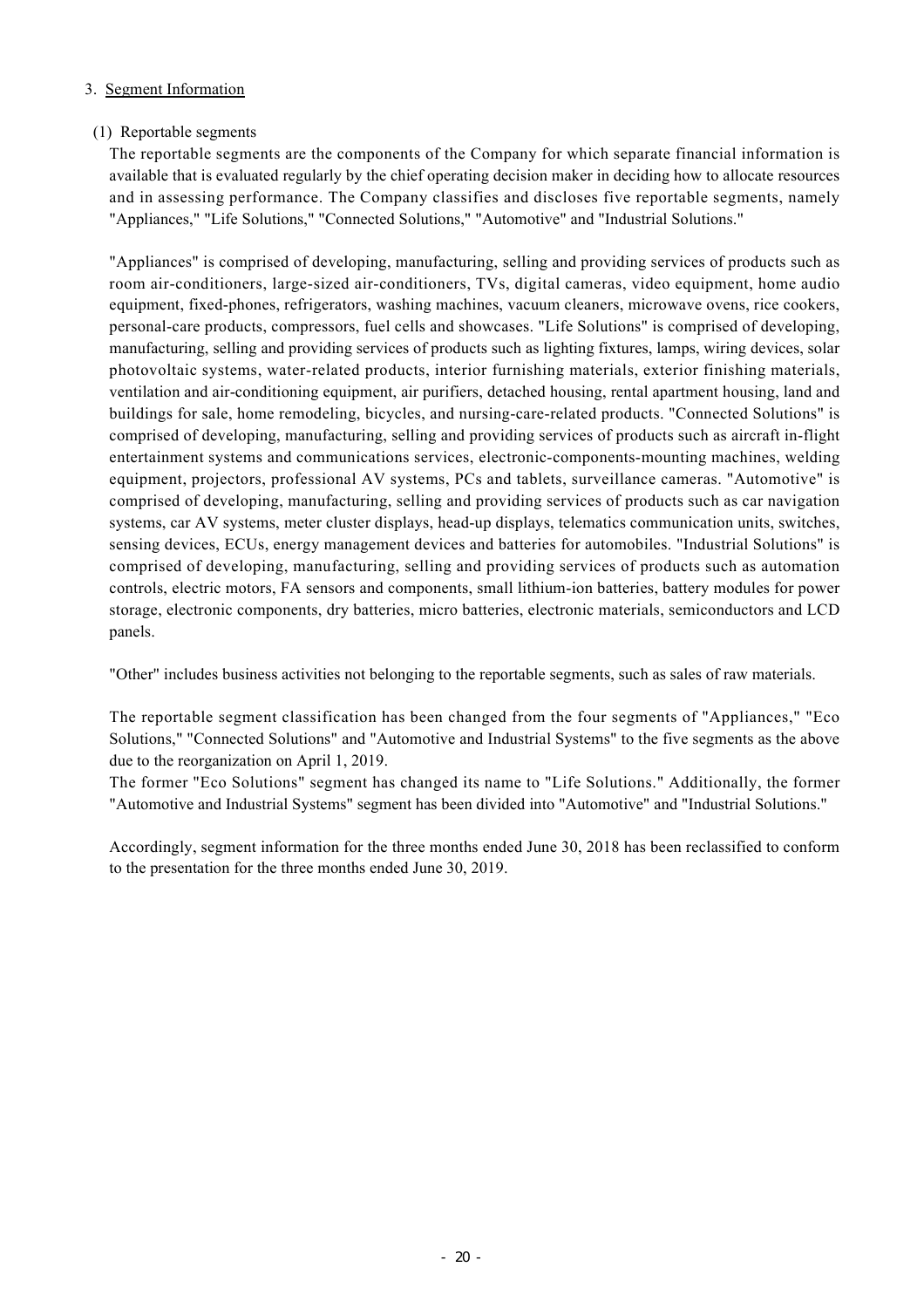### (2) Information by reportable segments

Information by reportable segments is shown in the tables below.

(i) For the three months ended June 30, 2019

|                       | Yen (millions)          |                   |                        |            |                         |        |                                    |                       |
|-----------------------|-------------------------|-------------------|------------------------|------------|-------------------------|--------|------------------------------------|-----------------------|
|                       | The reportable segments |                   |                        |            |                         |        |                                    |                       |
|                       | Appliances              | Life<br>Solutions | Connected<br>Solutions | Automotive | Industrial<br>Solutions | Other  | Eliminations<br>and<br>adjustments | Consolidated<br>Total |
| Sales:                |                         |                   |                        |            |                         |        |                                    |                       |
|                       | 633,065                 | 418,314           | 224,775                | 368,245    | 277,829                 | 56,387 | (87, 486)                          | 1,891,129             |
| Intersegment          | 55,947                  | 43,792            | 30,451                 | 9,112      | 49,262                  | 2,083  | (190, 647)                         |                       |
| Total                 | 689,012                 | 462,106           | 255,226                | 377,357    | 327,091                 | 58,470 | (278, 133)                         | 1,891,129             |
| Segment profit (loss) | 29,998                  | 12,663            | 13,705                 | (10,043)   | 5,247                   | 1,515  | 3,304                              | 56,389                |

#### (ii) For the three months ended June 30, 2018

|                       | Yen (millions)          |                   |                        |            |                         |        |                                    |                       |
|-----------------------|-------------------------|-------------------|------------------------|------------|-------------------------|--------|------------------------------------|-----------------------|
|                       | The reportable segments |                   |                        |            |                         |        |                                    |                       |
|                       | Appliances              | Life<br>Solutions | Connected<br>Solutions | Automotive | Industrial<br>Solutions | Other  | Eliminations<br>and<br>adjustments | Consolidated<br>Total |
| Sales:                |                         |                   |                        |            |                         |        |                                    |                       |
| Customers             | 665,537                 | 400,525           | 242,570                | 347,233    | 319,404                 | 69,732 | (36, 266)                          | 2,008,735             |
| Intersegment          | 54,620                  | 43,825            | 31,761                 | 9,189      | 52,243                  | 1,669  | (193, 307)                         |                       |
| Total                 | 720,157                 | 444,350           | 274,331                | 356,422    | 371,647                 | 71,401 | (229, 573)                         | 2,008,735             |
| Segment profit (loss) | 39,093                  | (51)              | 22,438                 | (1, 464)   | 16,819                  | 74     | 23,047                             | 99,956                |

The accounting policies for reportable segments are the same as the Company's accounting policies that are described in Note 2 "(3) Significant accounting policies" except for management accounting adjustments referred to below.

Transactions between segments have been conducted at arm's length prices.

Profit of the reportable segments is calculated on an operating profit basis.

The figures in "Eliminations and Adjustments" include revenues and expenses which are not attributable to any reportable segments for the purpose of evaluating operating results of each segment, consolidation adjustments, and eliminations of intersegment transactions.

Adjustments to segment sales to customers for the three months ended June 30, 2019 and 2018 mainly include price differences between sales prices to external customers and the internal sales prices adopted for performance measurement purposes for the sales of consumer products through certain sales departments, management accounting adjustments for sales price and revenue of corporate headquarters, etc.

Adjustments to segment profit for the three months ended June 30, 2019 and 2018 include profit of corporate headquarters (including gain on sales of certain property, plant and equipment for the three months ended June 30, 2018), and profit which is attributable to certain sales departments of consumer products. Consolidation adjustments also include amortization of certain intangible assets acquired in business combination, share of profit of investments accounted for using the equity method which are not attributable to any specific segments.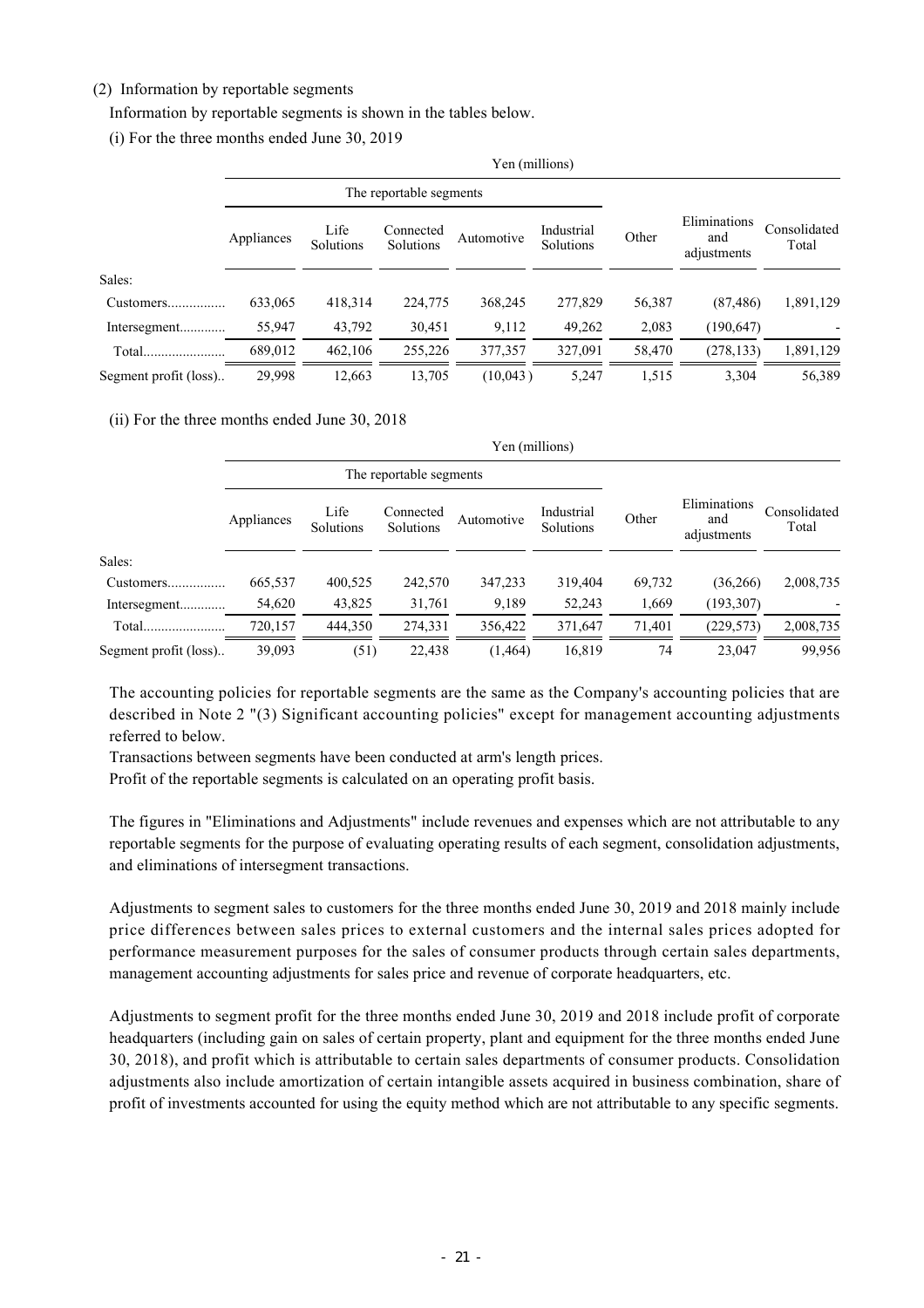## 4. Equity

## (1) Other components of equity

A breakdown of other components of equity is as follows:

|                                                       | Yen (millions) |                |  |
|-------------------------------------------------------|----------------|----------------|--|
|                                                       | June 30, 2019  | March 31, 2019 |  |
|                                                       |                |                |  |
| Financial assets measured at fair value through other | 32.328         | 40,934         |  |
|                                                       | (269, 353)     | (204, 123)     |  |
|                                                       | (825)          | (1,228)        |  |
| Total.                                                | (237, 850)     | (164, 417)     |  |

(\*)As the result of remeasurements of defined benefit plans, other components of equity decreased by 326 million yen (net of tax), which was directly transferred from other components of equity to retained earnings for the three months ended June 30, 2019.

### (2) Dividends

(i) Dividends for the three months ended June 30, 2019 is summarized as follows: Amount of cash dividends paid

| Resolution date                                             | Class           | Cash dividends<br>(millions of yen) | Dividends<br>resource | Cash dividends<br>per share (yen) | Record date         | Effective date |
|-------------------------------------------------------------|-----------------|-------------------------------------|-----------------------|-----------------------------------|---------------------|----------------|
| The Board of<br>Directors<br>meeting held on<br>May 9, 2019 | Common<br>stock | 34,986                              | Retained<br>Earnings  |                                   | 15.0 March 31, 2019 | June 7, 2019   |

(ii) Dividends for the three months ended June 30, 2018 is summarized as follows: Amount of cash dividends paid

| Resolution date                                              | Class           | Cash dividends<br>$ $ (millions of yen) $ $ | Dividends<br>resource | Cash dividends<br>per share (yen) | Record date         | Effective date |
|--------------------------------------------------------------|-----------------|---------------------------------------------|-----------------------|-----------------------------------|---------------------|----------------|
| The Board of<br>Directors<br>meeting held on<br>May 10, 2018 | Common<br>stock | 46,647                                      | Retained<br>Earnings  |                                   | 20.0 March 31, 2018 | June 8, 2018   |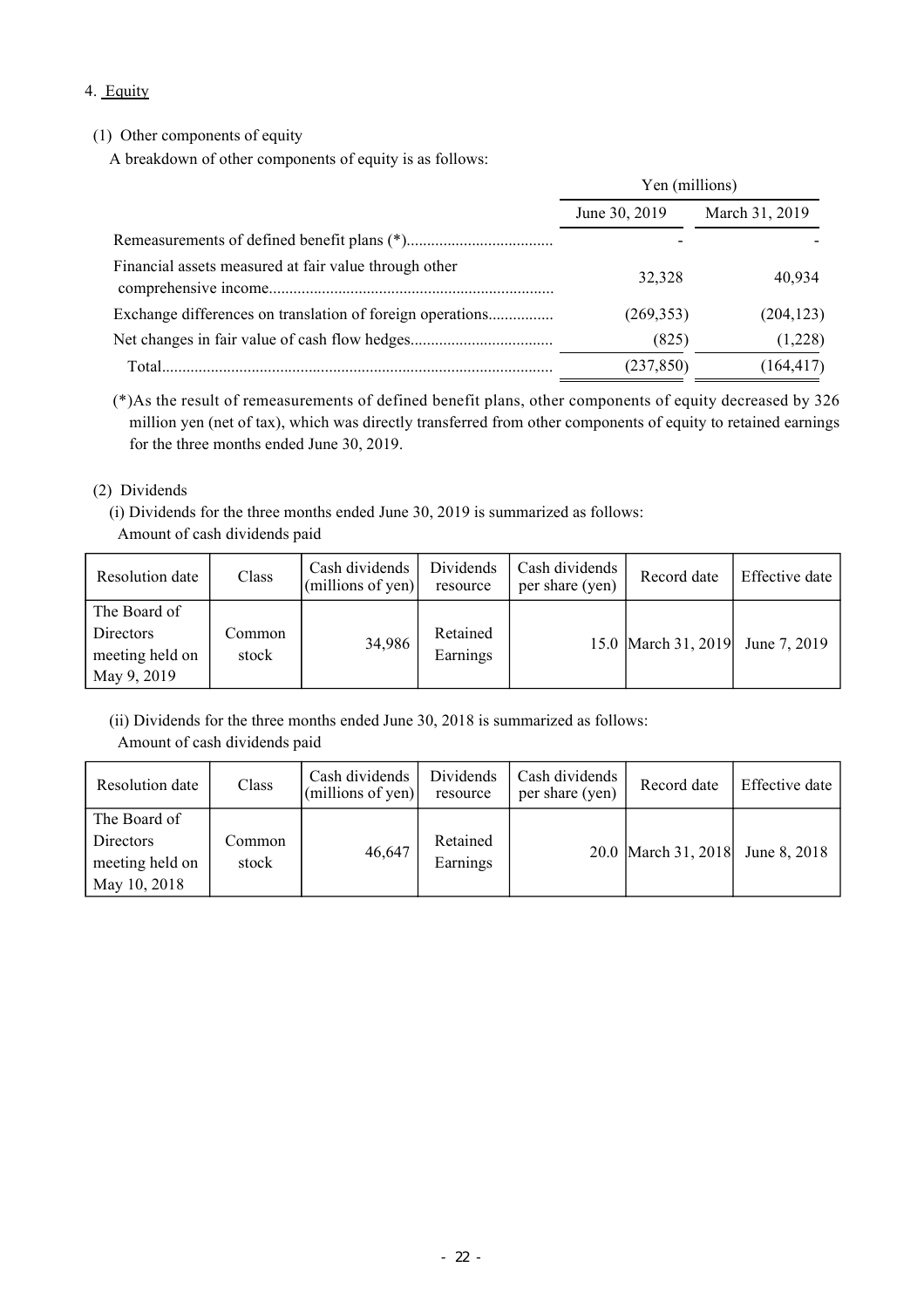# 5. Per share information

Panasonic Corporation stockholders' equity per share is as follows:

|                                                      | Yen           |                |
|------------------------------------------------------|---------------|----------------|
|                                                      | June 30, 2019 | March 31, 2019 |
| Panasonic Corporation stockholders' equity per share | 786.06        | 820.41         |

The reconciliation for the basic and diluted earnings per share attributable to Panasonic Corporation stockholders is as follows:

|                                                  | Yen (millions) |        |
|--------------------------------------------------|----------------|--------|
|                                                  | 2019           | 2018   |
| Net profit attributable to Panasonic Corporation | 49.777         | 57,360 |

|                  | Number of shares |               |  |
|------------------|------------------|---------------|--|
|                  | 2019             | 2018          |  |
|                  | 2,332,387,733    | 2,332,346,428 |  |
| Dilutive effect: |                  |               |  |
|                  | 1,566,110        | 1,291,227     |  |
|                  | 2,333,953,843    | 2,333,637,655 |  |

|                                                                           | Yen   |       |
|---------------------------------------------------------------------------|-------|-------|
|                                                                           | 2019  | 2018  |
| Earnings per share attributable to Panasonic Corporation<br>stockholders: |       |       |
|                                                                           | 21 34 | 24.59 |
| <b>Diluted</b>                                                            | 21 33 | 24.58 |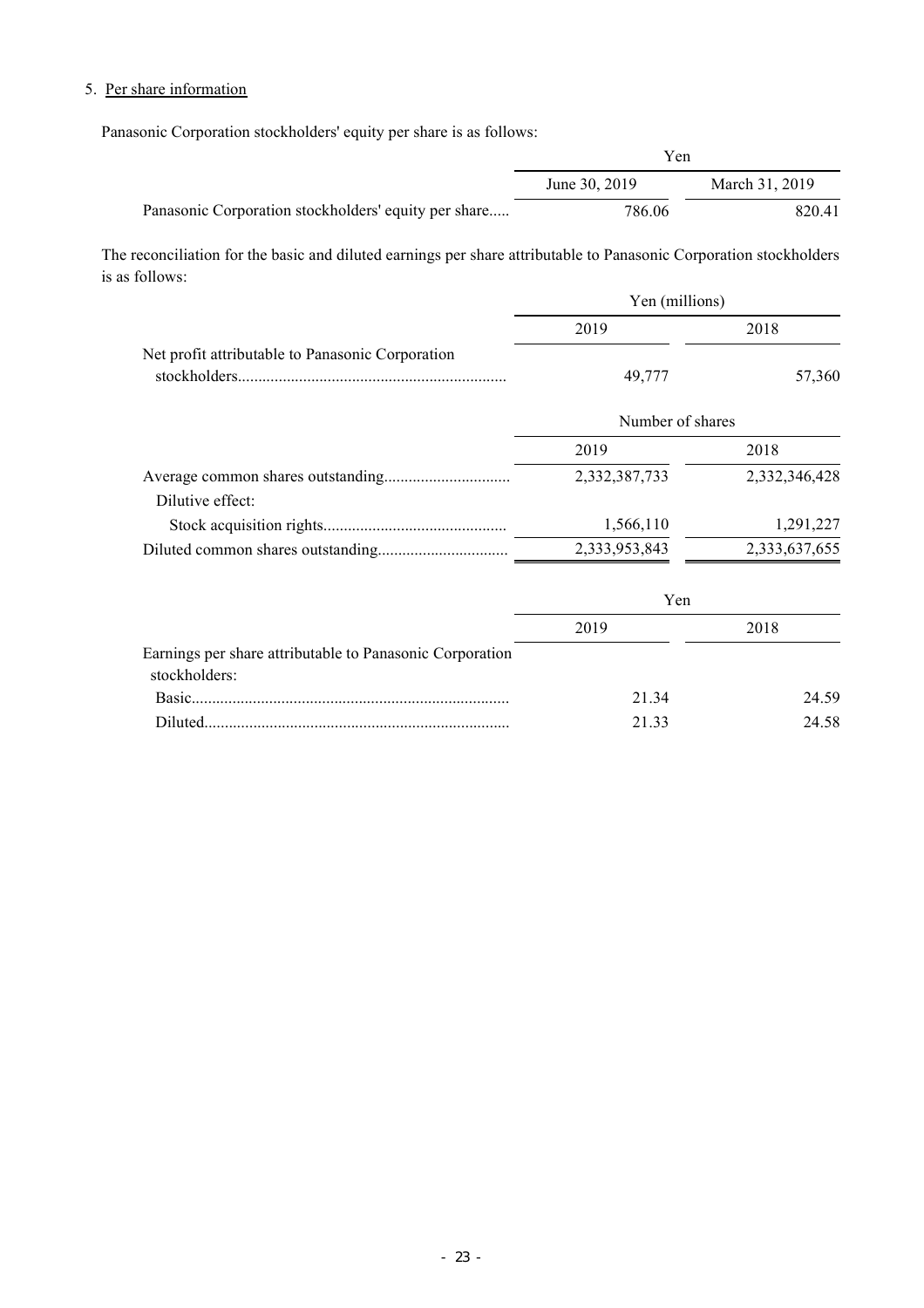### 6. Fair values of financial instruments

(1) Comparisons between fair values and carrying amounts are as follows:

|                                   | Yen (millions) |            |                |            |  |  |
|-----------------------------------|----------------|------------|----------------|------------|--|--|
|                                   | June 30, 2019  |            | March 31, 2019 |            |  |  |
|                                   | Book value     | Fair value | Book value     | Fair value |  |  |
| Long-term debt, including current |                |            |                |            |  |  |
|                                   | 825,569        | 835,411    | 873,432        | 882,425    |  |  |

Fair values shown above are estimated, based on the market price or its present value of the future cash flow, which is calculated using the observable discount rate at June 30 and March 31, 2019. They are all categorized as level 2 (refer to "(2) Fair value measurement hierarchy").

With regard to financial assets and financial liabilities measured at amortized cost other than the above, their fair values approximate their carrying amounts.

(2) Fair value measurement hierarchy

IFRS 13, "Fair Value Measurement" provides that fair values shall be categorized into the following three levels according to the extent to which the input information used in the measurement is observable from the outside:

- ・ Level 1: Fair value measured by quoted prices in active markets
- ・ Level 2: Fair value measured directly or indirectly using inputs other than quoted prices included within Level 1 that are observable
- ・ Level 3: Fair value measured through valuation techniques which include inputs that are not based on observable market data

The fair value measurement hierarchy level used in the measurement is determined by the lowest-level of significant input in the measurement of fair value.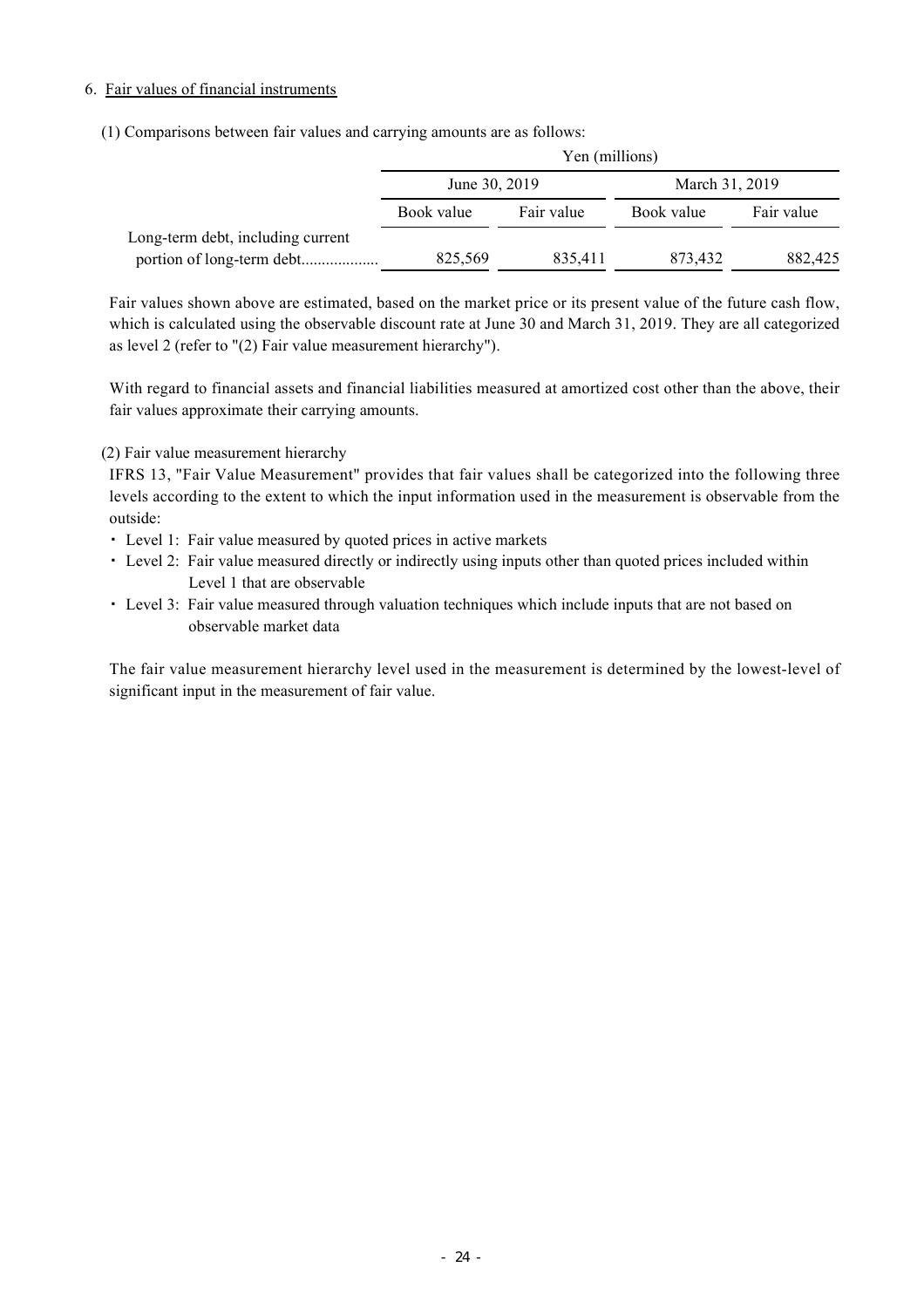The breakdown of financial instruments measured at fair value is as follows:

|                                         | Yen (millions)<br>June 30, 2019 |         |         |         |  |  |
|-----------------------------------------|---------------------------------|---------|---------|---------|--|--|
|                                         |                                 |         |         |         |  |  |
|                                         | Level 1                         | Level 2 | Level 3 | Total   |  |  |
| Financial assets:                       |                                 |         |         |         |  |  |
| Financial assets measured at FVTPL      |                                 |         |         |         |  |  |
| Derivative assets                       |                                 |         |         |         |  |  |
|                                         |                                 | 4,586   |         | 4,586   |  |  |
|                                         |                                 | 13      |         | 13      |  |  |
|                                         | 4,164                           | 2,028   |         | 6,192   |  |  |
|                                         | 4,164                           | 6,627   |         | 10,791  |  |  |
| Financial assets measured at FVTOCI     |                                 |         |         |         |  |  |
|                                         | 74,370                          |         | 84,678  | 159,048 |  |  |
|                                         |                                 | 2,343   |         | 2,343   |  |  |
|                                         | 74,370                          | 2,343   | 84,678  | 161,391 |  |  |
|                                         | 78,534                          | 8,970   | 84,678  | 172,182 |  |  |
| Financial liabilities:                  |                                 |         |         |         |  |  |
| Financial liabilities measured at FVTPL |                                 |         |         |         |  |  |
| Derivative liabilities                  |                                 |         |         |         |  |  |
|                                         |                                 | 3,983   |         | 3,983   |  |  |
|                                         |                                 | 22      |         | 22      |  |  |
|                                         | 7,636                           | 3,462   |         | 11,098  |  |  |
| Total financial liabilities             | 7,636                           | 7,467   |         | 15,103  |  |  |

|                                         | Yen (millions)<br>March 31, 2019 |         |         |         |
|-----------------------------------------|----------------------------------|---------|---------|---------|
|                                         |                                  |         |         |         |
|                                         | Level 1                          | Level 2 | Level 3 | Total   |
| Financial assets:                       |                                  |         |         |         |
| Financial assets measured at FVTPL      |                                  |         |         |         |
| Derivative assets                       |                                  |         |         |         |
|                                         |                                  | 5,295   |         | 5,295   |
|                                         |                                  | 36      |         | 36      |
|                                         | 4,295                            | 1,099   |         | 5,394   |
|                                         | 4,295                            | 6,430   |         | 10,725  |
| Financial assets measured at FVTOCI     |                                  |         |         |         |
|                                         | 85,739                           |         | 85,580  | 171,319 |
|                                         |                                  | 2,344   |         | 2,344   |
|                                         | 85,739                           | 2,344   | 85,580  | 173,663 |
|                                         | 90,034                           | 8,774   | 85,580  | 184,388 |
| Financial liabilities:                  |                                  |         |         |         |
| Financial liabilities measured at FVTPL |                                  |         |         |         |
| Derivative liabilities                  |                                  |         |         |         |
|                                         |                                  | 2,514   |         | 2,514   |
|                                         |                                  | 16      |         | 16      |
|                                         | 4,457                            | 5,504   |         | 9,961   |
|                                         | 4,457                            | 8,034   |         | 12,491  |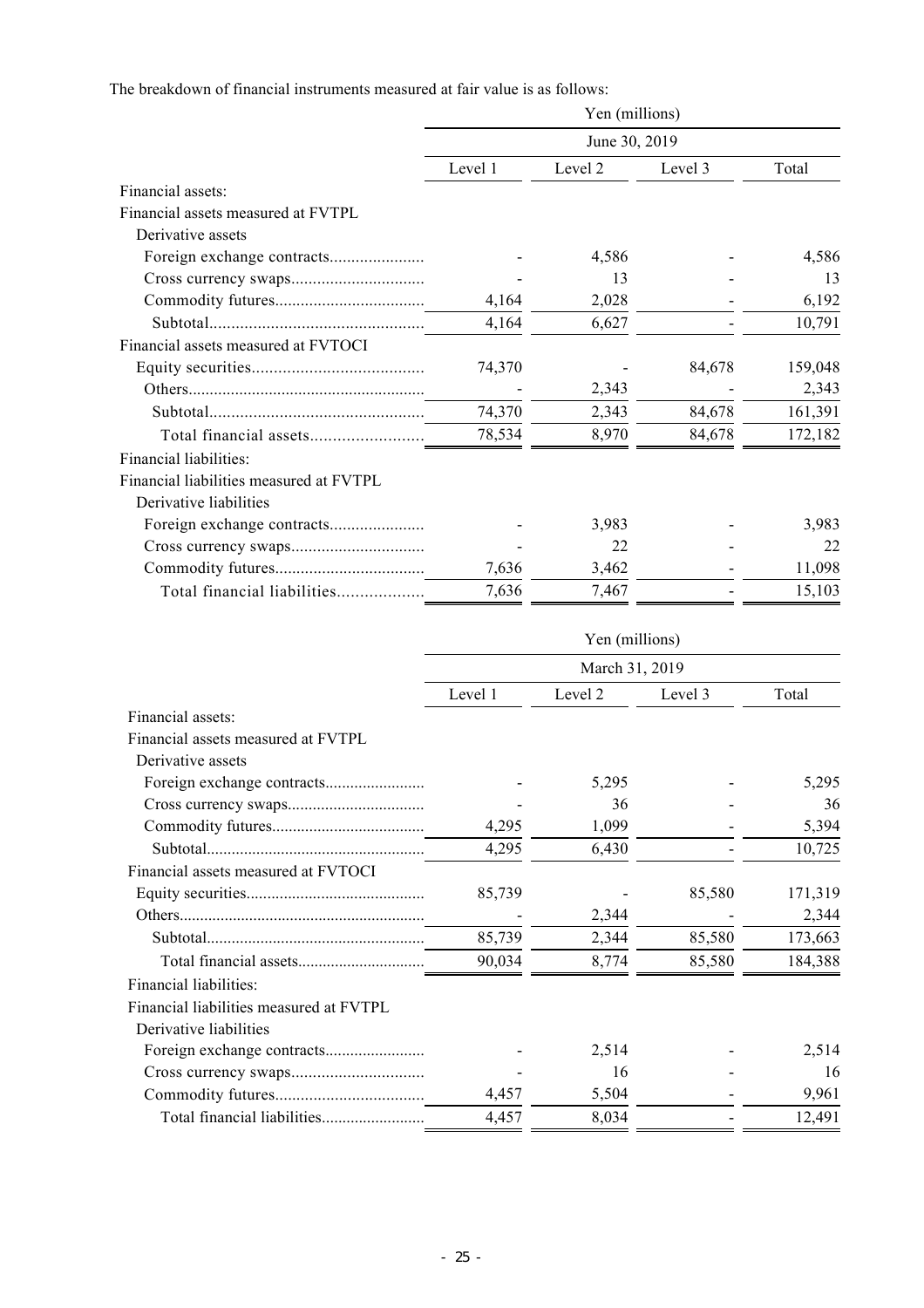The Company's marketable equity securities and commodity futures are included in Level 1, which are valued using an unadjusted quoted market price in active markets with sufficient volume and frequency of transactions. Level 2 derivatives including foreign exchange contracts, cross currency swaps and commodity futures are valued using quotes obtained from brokers, which are periodically validated by pricing models using observable market inputs, such as foreign currency exchange rates and market prices for commodity futures.

Equity securities classified as Level 3 are unlisted stocks, and their fair values are measured by an appropriate valuation method that comprehensively takes into account the outlook for future profitability of the investee and quantitative information such as net asset value and major assets held by the investee, in accordance with the policy and procedures set by the Company for using the most appropriate and highly relevant, available data. The reasonableness of this assessment is verified by the department in charge of accounting using various methods and approved by the manager of the department. Specific methods of verification include use of external assessment organizations.

For financial instruments classified as Level 3, significant changes in fair value occurring when unobservable inputs are changed to reasonably possible alternative assumptions are not expected.

Transfers between levels are recognized on the day when the event or change in circumstances that caused the transfer occurred. In the three months ended June 30 and financial year ended March 31, 2019, there were no financial instruments of which a significant transfer was made between levels.

For the three months ended June 30, 2019, significant movements of the financial instruments, categorized as level 3, have not occurred.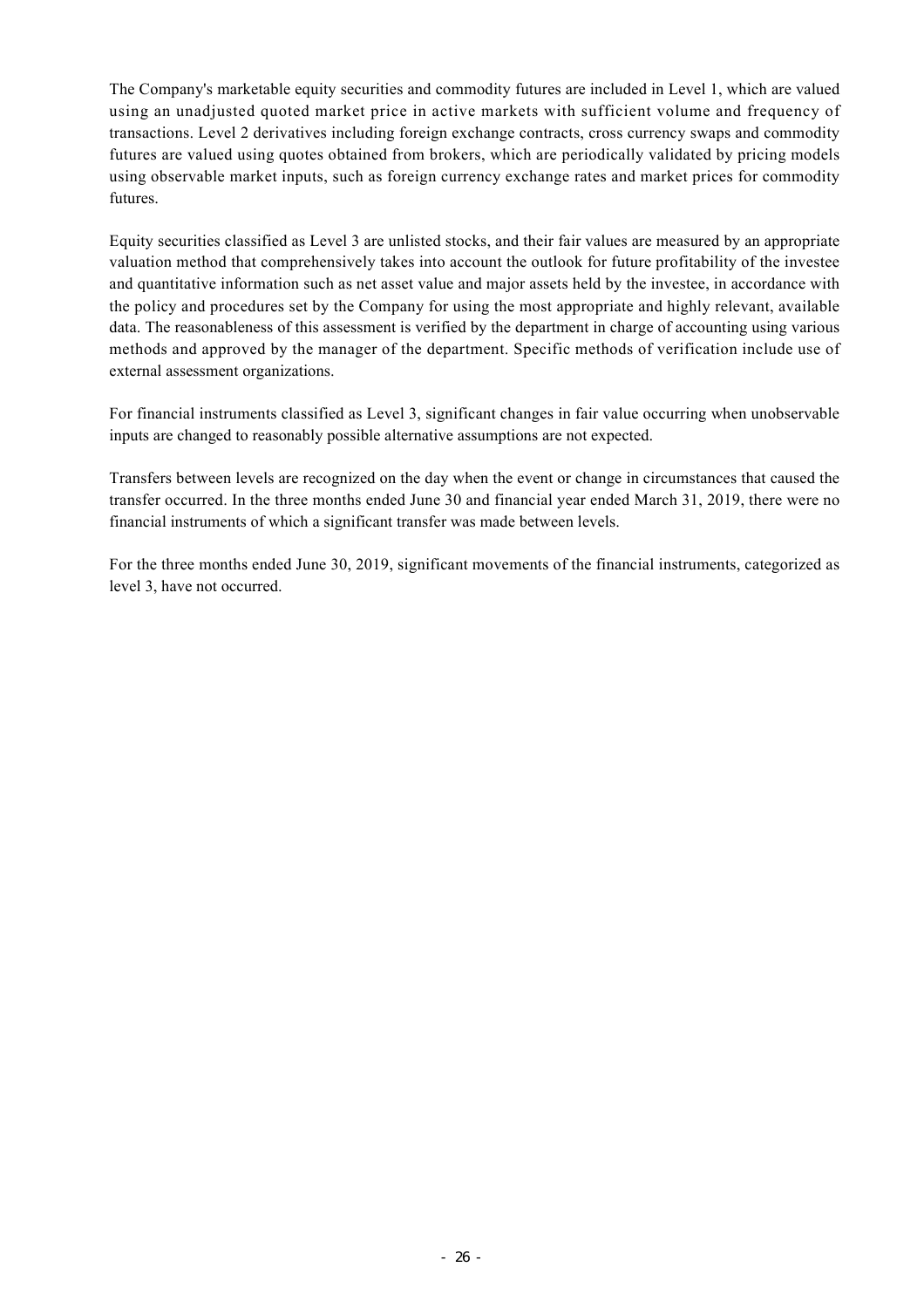### 7. Revenue

### Disaggregation of revenue

Revenue from contracts with customers is disaggregated by product category and geographical area where customers are located to reflect its nature properly. Revenue by product and geographical area is further disaggregated by reportable segments.

Reportable segments for the three months ended June 30, 2018 have been reclassified to conform to the presentation for the three months ended June 30, 2019.

The disaggregated revenue is as follows:

For the three months ended June 30, 2019

|                                          | Yen (millions) |                                                                                 |              |  |
|------------------------------------------|----------------|---------------------------------------------------------------------------------|--------------|--|
| By product category                      | <b>Sales</b>   | By geographical area                                                            | <b>Sales</b> |  |
| The reportable segments                  |                |                                                                                 |              |  |
| Appliances                               |                |                                                                                 |              |  |
|                                          | 407,403        |                                                                                 | 237,138      |  |
|                                          | 124,260        | North and South America                                                         | 63,181       |  |
|                                          |                |                                                                                 | 58,545       |  |
|                                          |                | Asia, China and others                                                          | 172,799      |  |
|                                          | 531,663        | $\label{eq:total} {\rm Total}. \dots \dots \dots \dots \dots \dots \dots \dots$ | 531,663      |  |
| Life Solutions                           |                |                                                                                 |              |  |
| Electrical construction materials        | 180,850        |                                                                                 | 345,663      |  |
|                                          | 96,340         | North and South America                                                         | 14,505       |  |
| Other (including home building products) | 140,357        |                                                                                 |              |  |
|                                          |                | Asia, China and others                                                          | 45,692       |  |
|                                          | 417,547        | Total                                                                           | 417,547      |  |
| <b>Connected Solutions</b>               |                |                                                                                 |              |  |
|                                          | 105,399        |                                                                                 | 76,829       |  |
|                                          | 138,248        | North and South America                                                         | 92,322       |  |
|                                          |                |                                                                                 | 27,204       |  |
|                                          |                | Asia, China and others                                                          | 47,292       |  |
|                                          | 243,647        | Total                                                                           | 243,647      |  |
| Automotive                               |                |                                                                                 |              |  |
|                                          | 236,651        |                                                                                 | 101,267      |  |
|                                          | 105,995        | North and South America                                                         | 158,679      |  |
|                                          |                |                                                                                 | 48,133       |  |
|                                          |                | Asia, China and others                                                          | 34,567       |  |
|                                          | 342,646        | Total                                                                           | 342,646      |  |
| <b>Industrial Solutions</b>              |                |                                                                                 |              |  |
|                                          | 127,871        |                                                                                 | 79,828       |  |
|                                          | 129,580        | North and South America                                                         | 27,640       |  |
|                                          | 33,520         |                                                                                 | 34,887       |  |
|                                          |                | Asia, China and others                                                          | 148,616      |  |
|                                          | 290,971        | Total                                                                           | 290,971      |  |
|                                          |                |                                                                                 |              |  |
|                                          | 64,655         |                                                                                 | 64,655       |  |
| Consolidated total                       | 1,891,129      | Consolidated total                                                              | 1,891,129    |  |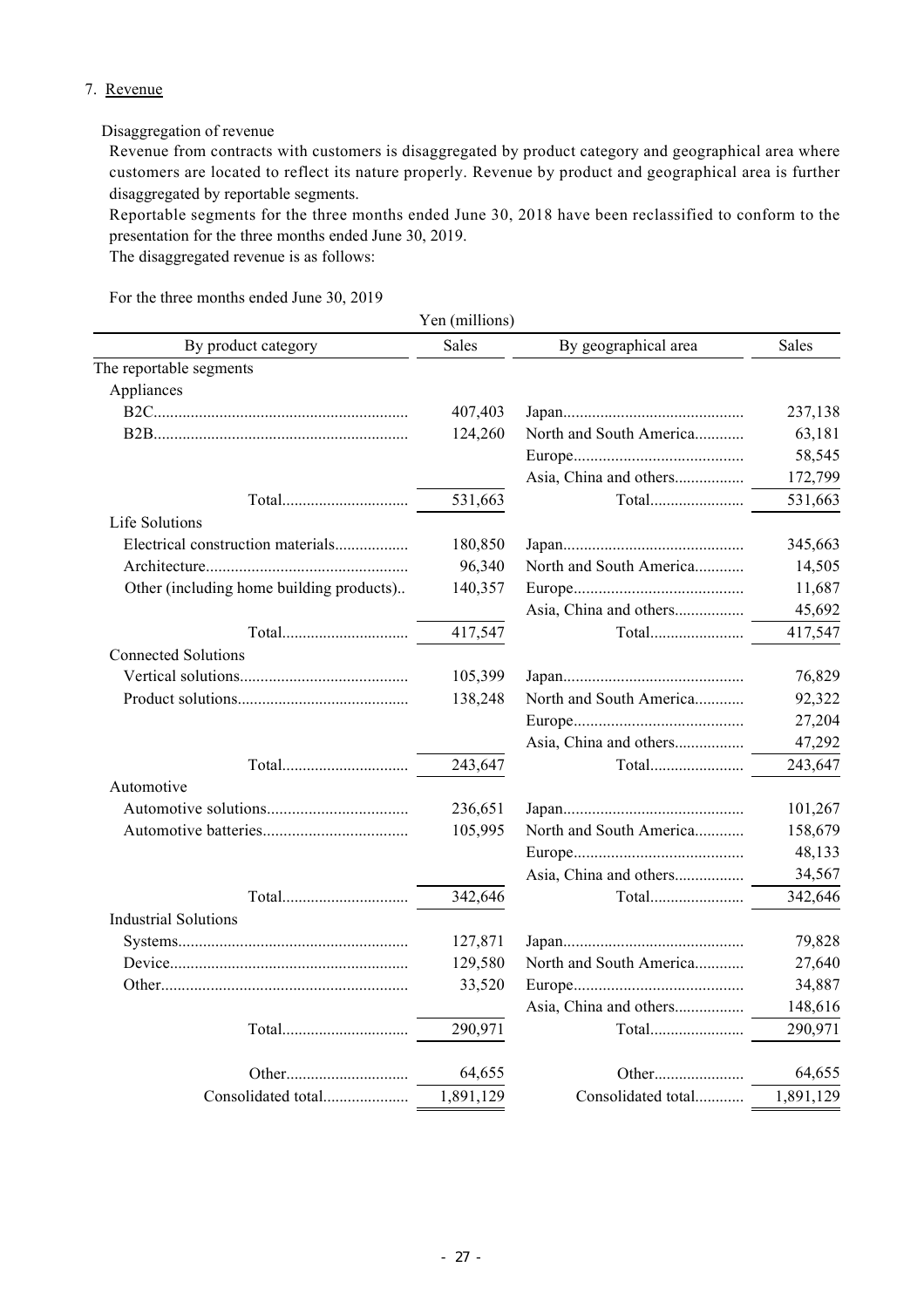For the three months ended June 30, 2018

|                                          | Yen (millions) |                         |              |
|------------------------------------------|----------------|-------------------------|--------------|
| By product category                      | <b>Sales</b>   | By geographical area    | <b>Sales</b> |
| The reportable segments                  |                |                         |              |
| Appliances                               |                |                         |              |
|                                          | 446,745        |                         | 241,035      |
|                                          | 128,139        | North and South America | 67,409       |
|                                          |                |                         | 68,068       |
|                                          |                | Asia, China and others  | 198,372      |
|                                          | 574,884        |                         | 574,884      |
| Life Solutions                           |                |                         |              |
| Electrical construction materials        | 184,167        |                         | 324,501      |
|                                          | 74,725         | North and South America | 13,899       |
| Other (including home building products) | 144,213        |                         | 11,389       |
|                                          |                | Asia, China and others  | 53,316       |
|                                          | 403,105        | Total                   | 403,105      |
| <b>Connected Solutions</b>               |                |                         |              |
|                                          | 120,987        |                         | 74,355       |
|                                          | 144,309        | North and South America | 103,143      |
|                                          |                |                         | 32,679       |
|                                          |                | Asia, China and others  | 55,119       |
|                                          | 265,296        | Total                   | 265,296      |
| Automotive                               |                |                         |              |
|                                          | 239,274        |                         | 84,492       |
|                                          | 84,698         | North and South America | 142,909      |
|                                          |                |                         | 54,687       |
|                                          |                | Asia, China and others  | 41,884       |
|                                          | 323,972        | Total                   | 323,972      |
| <b>Industrial Solutions</b>              |                |                         |              |
|                                          | 153,605        |                         | 88,159       |
|                                          | 139,190        | North and South America | 31,485       |
|                                          | 40,131         |                         | 38,291       |
|                                          |                | Asia, China and others  | 174,991      |
|                                          | 332,926        | Total                   | 332,926      |
|                                          | 108,552        |                         | 108,552      |
| Consolidated total                       | 2,008,735      | Consolidated total      | 2,008,735    |

The products of Appliances are categorized into "B2C" and "B2B." "B2C" includes products such as room airconditioners, TVs, digital cameras, video equipment, home audio equipment, fixed-phones, refrigerators, washing machines, vacuum cleaners, microwave ovens, rice cookers and personal-care products. "B2B" includes products such as compressors, fuel cells and showcases.

The products of Life Solutions are categorized into "Electrical construction materials," "Architecture" and "Other (including home building products)." "Electrical construction materials" includes products such as lighting fixtures, lamps, wiring devices, solar photovoltaic systems, ventilation and air-conditioning equipment and air purifiers. "Architecture" includes products such as detached housing, rental apartment housing, land and buildings for sale and home remodeling. "Other (including home building products)" includes products such as water-related products, interior furnishing materials, exterior furnishing materials, bicycles, and nursing-carerelated products.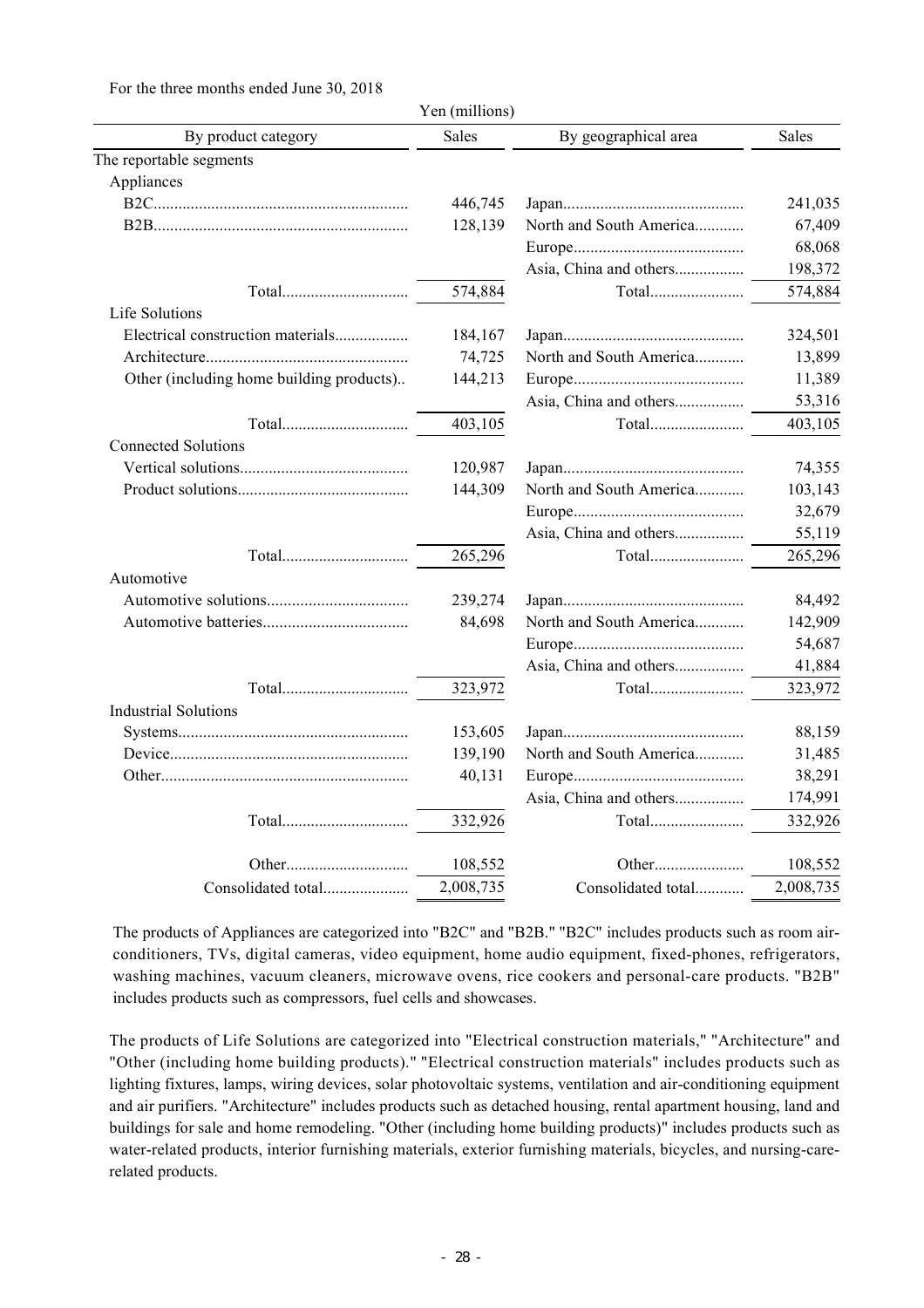The products of Connected Solutions are categorized into "Vertical solutions" and "Product solutions." "Vertical solutions" is the solution business provided directly by business divisions where development, production and sales are integrated and it includes products such as aircraft in-flight entertainment systems and communications services, electronic-components-mounting machines and welding equipment. "Product solutions" is the solution business provided by developing and manufacturing business divisions through sales departments, and it includes products such as projectors, professional AV systems, PCs and tablets and surveillance cameras.

The products of Automotive are categorized into "Automotive solutions" and "Automotive batteries." "Automotive solutions" includes products such as automotive-use infotainment systems, electrical components and automotive mirrors. "Automotive batteries" includes products related to automotive-use batteries.

The products of Industrial Solutions are categorized into "Systems," "Device" and "Other." "Systems" includes products such as automation controls, electric motors and lithium-ion batteries, which are the group of businesses focused on system and modules. "Device" includes products such as electronic components, electronic materials and dry batteries, which are the group of businesses that differentiates in materials and processes. "Other" includes products such as semiconductors, LCD panels.

The reconciliation of "Disaggregated revenue" by reportable segments with the "Sales to customers" in Note 3 "(2) Information by reportable segments" is as follows.

For the three months ended June 30, 2019

|                                                               | Yen (millions)   |                  |                        |                 |                         |
|---------------------------------------------------------------|------------------|------------------|------------------------|-----------------|-------------------------|
|                                                               | Appliances       | Life Solutions   | Connected<br>Solutions | Automotive      | Industrial<br>Solutions |
| Disaggregation of                                             | 531,663          | 417,547          | 243,647                | 342,646         | 290,971                 |
| Adjustments for<br>management accounting                      | 87,782<br>21,178 | 9,708<br>(9,044) | 2,360<br>(21, 158)     | 3,446<br>21,856 | 5,619<br>(20, 501)      |
| Sales of third party's                                        | (7,558)          | 103              | (74)                   | 297             | 1,740                   |
| Note $3$ "(2) Information by<br>reportable segments" Sales to | 633,065          | 418,314          | 224,775                | 368,245         | 277,829                 |

For the three months ended June 30, 2018

|                                                               | Yen (millions) |                |                        |            |                         |
|---------------------------------------------------------------|----------------|----------------|------------------------|------------|-------------------------|
|                                                               | Appliances     | Life Solutions | Connected<br>Solutions | Automotive | Industrial<br>Solutions |
| Disaggregation of                                             | 574,884        | 403,105        | 265,296                | 323,972    | 332,926                 |
| Adjustments for<br>management accounting                      | 80,171         | 9,667          | 1,537                  | 1,998      | 5,971                   |
| Sales of third party's                                        | 19,740         | (12, 395)      | (23, 654)              | 21,918     | (20,081)                |
| Note $3$ "(2) Information by<br>reportable segments" Sales to | (9,258)        | 148            | (609)                  | (655)      | 588                     |
|                                                               | 665,537        | 400,525        | 242,570                | 347,233    | 319,404                 |

"Disaggregated revenue" of each reportable segment with the adjustments for "Adjustments for management accounting," "Cross-selling" and "Sales of third party's products, etc." matches with "Sales to customers" in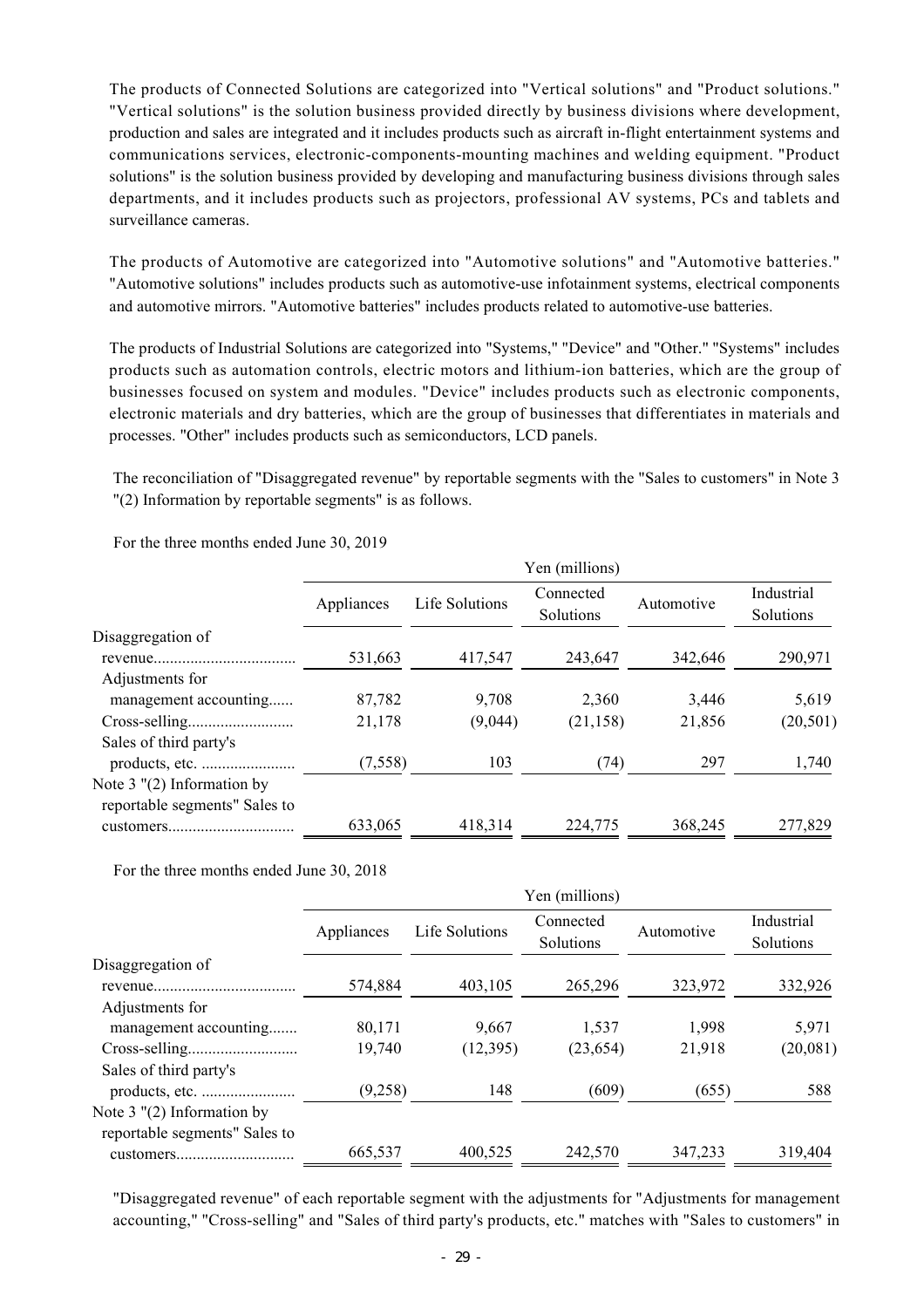Note 3 "(2) Information by reportable segments." "Adjustments for management accounting" mainly includes the adjustment for sales price for management accounting. "Cross-selling" mainly includes the adjustment for sales of products through other segments. "Sales of third party's products, etc." mainly includes the adjustment for sales of products manufactured by third parties which are not included in sales for management accounting purpose.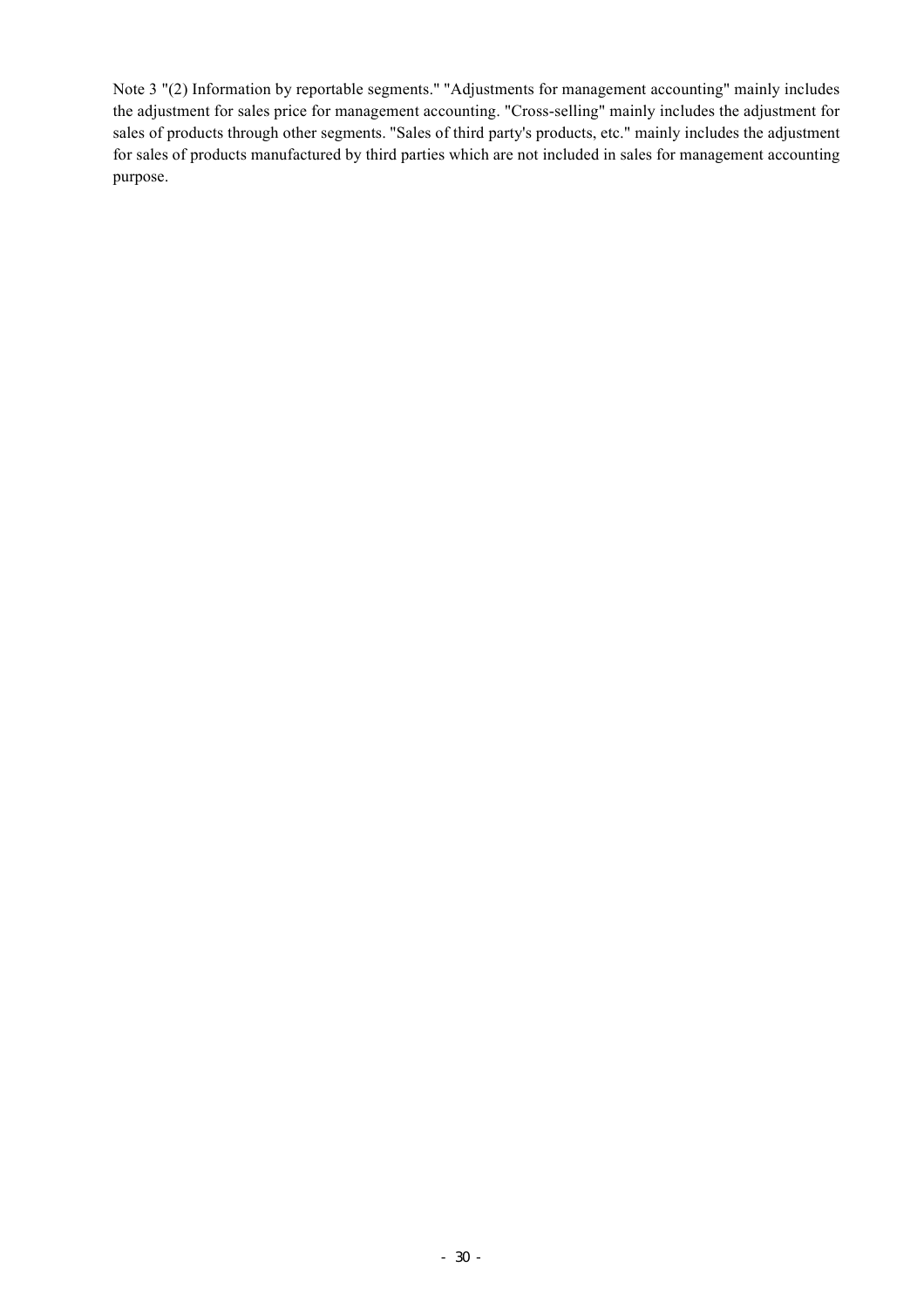### 8. Supplementary Information

### (1) Other income (expenses)

The Company did not disclose supplementary information of "Other income (expenses), net" as each item was immaterial for the three months ended June 30, 2019.

"Other income (expenses), net" for the three months ended June 30, 2018 includes gain on sales of property, plant and equipment of 23,013 million yen.

Gain on sales of property, plant and equipment is presented in "Other - net" within cash flows from operating activities in the condensed quarterly consolidated statements of cash flows.

### (2) Income taxes

Included in provision for income taxes for the three months ended June 30, 2019 is an income tax benefit (gain) of 21,458 million yen in Panasonic Corporation on consolidation. This benefit is a result of the write-off of the Company's loan to MT Picture Display Co., Ltd ("MTPD") as part of the liquidation procedures of MTPD, which have been completed during the three months ended June 30, 2019.

### (3) Acquisitions of "Property, plant and equipment"

The increases in book value of "Property, plant and equipment" due to acquisition in the three months ended June 30, 2019 and 2018 are 56,033 million yen and 56,791 million yen, respectively.

(4) Sales or disposal of "Property, plant and equipment"

The decreases in book value of "Property, plant and equipment" due to sales or disposal in the three months ended June 30, 2019 and 2018 are 26,112 million yen and 51,675 million yen, respectively, including a decrease of book value due to recognition of finance lease as a lessor.

### 9. Business Combinations

(1) For the period ended June 30, 2018

Business combinations are immaterial individually or collectively.

### (2) For the period ended June 30, 2019

Business combinations are immaterial individually or collectively.